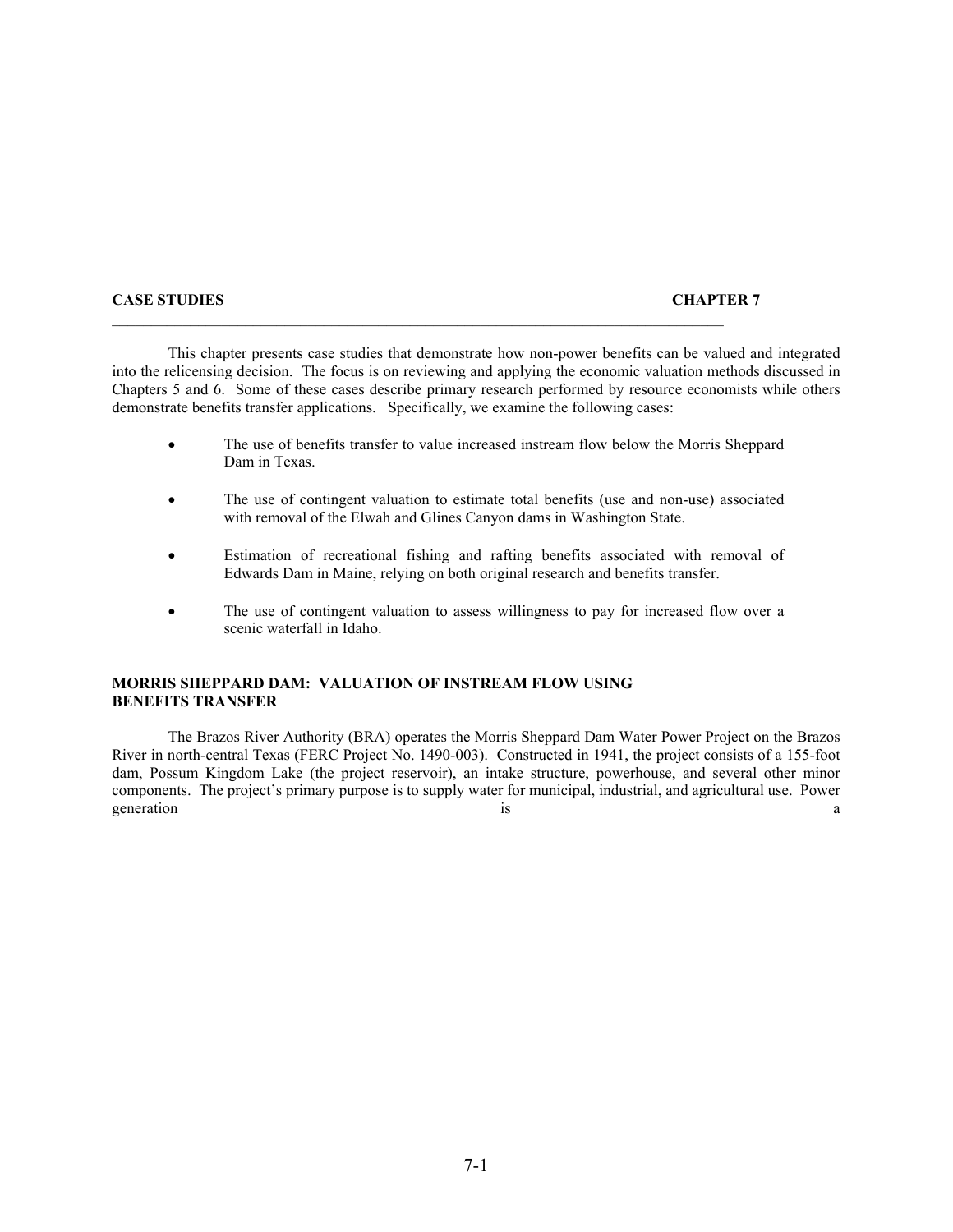secondary service of the project and is supplied in peaking mode. The project has an annual energy output of 37.6 gigawatt hours (GWh) and BRA sells the power to a regional electrical cooperative.<sup>1</sup>

 BRA filed for a new license in 1985, and following a series of application supplements, a license was awarded in 1988. The environmental assessment (EA) for the project provides a detailed analysis of the central consideration in the relicensing action: establishing the optimum level of minimum flows required for the river below the dam. The licensing action and the analysis applied in FERC's EA represent a useful case study for the following reasons:

- The analysis demonstrates FERC's acceptance of non-power values as a legitimate consideration in making relicensing decisions. Indeed, the analysis performed has been cited as an example of FERC's willingness and ability to balance competing uses of a resource, partly through consideration of non-power economic benefits.<sup>2</sup>
- The analysis demonstrates FERC's acceptance of benefits transfer techniques in estimating non-power benefits.
- The EA provides a good example of the competing considerations associated with instream flow restoration when the project has multiple purposes (e.g., hydropower, water supply, and recreation).

This case study focuses on the use of benefits transfer to value the recreation associated with increased instream flow and on the competing economic considerations that FERC weighed in licensing the Morris Sheppard project.

### **Licensing Alternatives**

As is frequently the case, the Morris Sheppard relicensing called on FERC to develop a compromise set of operating conditions that combined the concerns of two key parties: the licensee (BRA) and state and federal resource management agencies. Two considerations dominated the analysis performed. First, most of the EA focused on the need to increase the minimum level of instream flow in the Brazos River. DOI and the Texas Parks and Wildlife Department (TPWD) argued for increased flows to enhance fish, wildlife, recreation, and aesthetic resources downstream from the dam. Leakage from the dam maintains minimum instream flows of between only 15 and 25 cfs. When water is released for power generation, flows typically reach about 2,600 cfs and can reach as high as 18,000 cfs; such releases occur only periodically given the secondary nature of hydropower at the project. These conditions reduce habitat for many fish species and stress downstream areas through effects on dissolved oxygen levels and water temperature.

The major competing concern was the depth of Possum Kingdom Lake. With over 17,000 surface acres and 310 miles of shoreline, the reservoir is a major recreational resource in the area. BRA argued that higher reservoir levels were essential to reliable power and water supplies. In addition, an organization representing landowners around the reservoir argued that changes in the water level would impede reservoir recreation and affect home values.

These competing concerns resulted in the following license alternatives:

<sup>&</sup>lt;u>1</u> Unless otherwise noted, all information in this case is drawn from FERC, *Environmental Assessment for Hydropower License: Morris Sheppard Dam Water Power Project*, FERC Project No. 1490-003, December 22, 1988.

<sup>&</sup>lt;sup>2</sup> See Grimm, Lydia T., "Fishery Protection and FERC Hydropower Relicensing Under EPCA: Maintaining a Deadly Status Quo," *Environmental Law*, Vol. 20:929, pp. 929-073, 1990.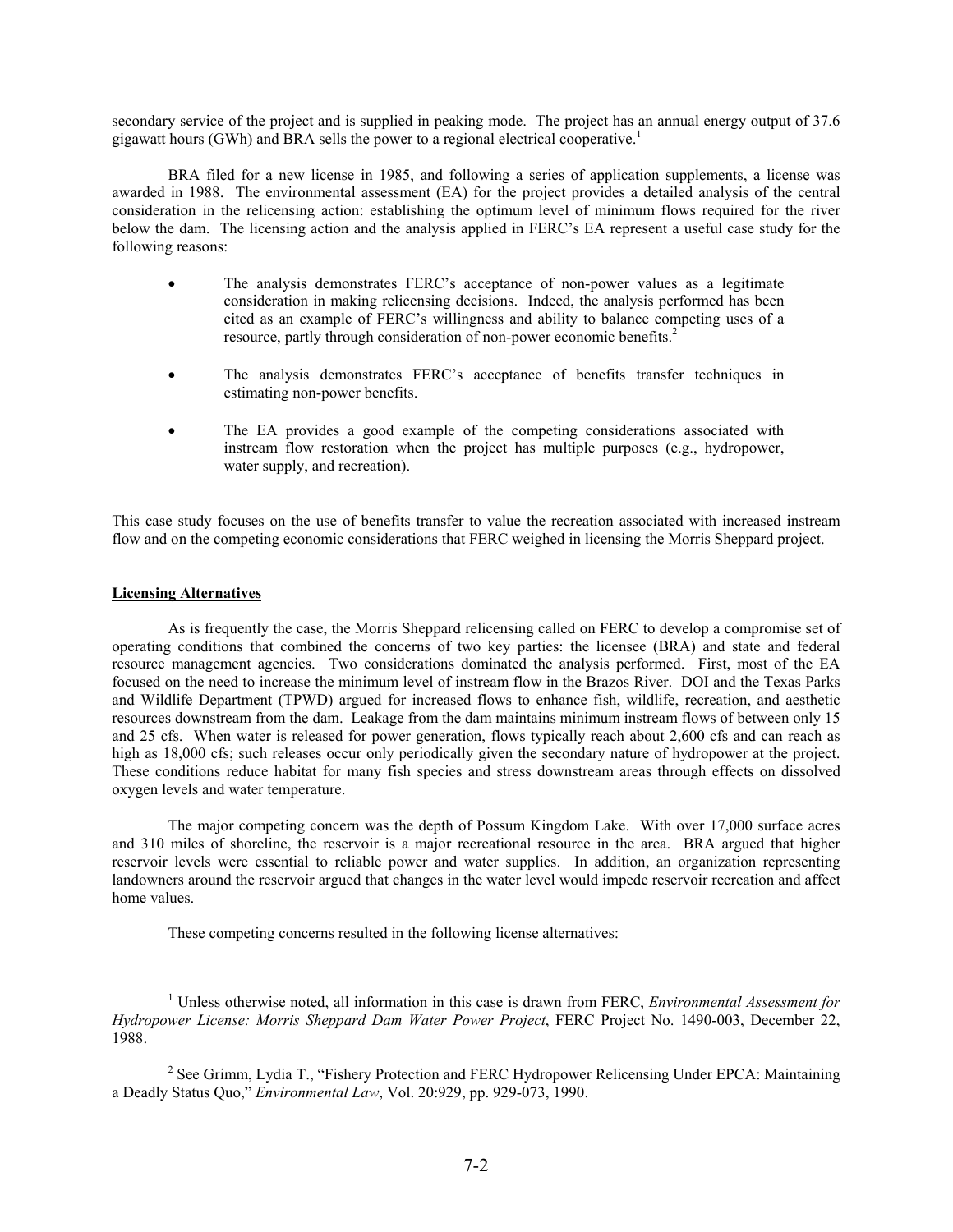- The resource agencies proposed requiring minimum flows on a seasonal schedule, as follows:
	- March through June 100 cfs
	- July through September 75 cfs
	- October through February 50 cfs
- BRA accepted the need for minimum flows but sought requirements regarding when the flow should be suspended to conserve reservoir storage. Specifically, BRA agreed to the agency-proposed flows when reservoir levels are above 997 feet (msl). The required flows would drop to half the agency proposal when reservoir levels are between 997 and 995 feet, and no release would be required for reservoir levels below 995 feet.
- FERC balanced the two proposals by requiring the proposed minimum flow levels while adopting a less restrictive set of reservoir level conditions. Specifically, flows would be maintained when reservoir levels exceeded 994.5 feet. At levels between 994.5 and 990 feet, required flow would be half the agency proposal, and at levels below 990 feet, flow requirements would be suspended.

# **Non-Power Benefits Analysis**

 In the Morris Sheppard EA, FERC applied much the same approach to valuing instream flow as was reviewed in Chapter 6. As noted, economists have developed a number of studies that value instream flow on the basis of recreation and other uses of rivers. In Chapter 6, we reviewed these studies and discussed how estimates of the marginal value per acre-foot of water can be used in a benefits transfer framework. Specifically, FERC estimated the the annual amount amount amount amount annual amount amount amount amount amount amount amount amount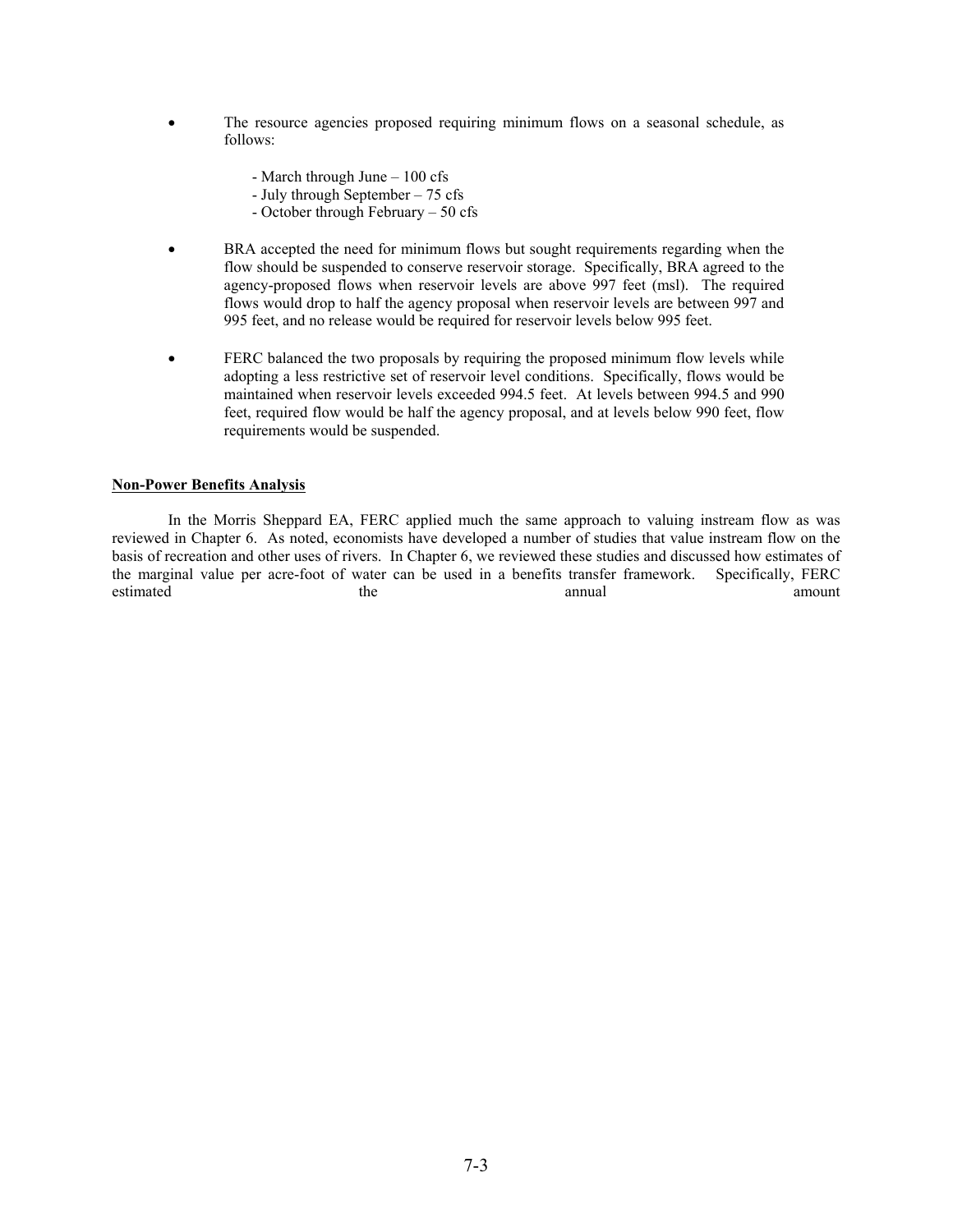of flow that would be restored under the various licensing alternatives and multiplied this quantity by the marginal value of instream flow to estimate the total annual value of downstream recreational activity.

As in any benefits transfer, identifying appropriate existing studies for the policy site represents a key step. To value instream flow, FERC relied on Ward's 1987 study of the Rio Chama in New Mexico. Ward used a travel cost model to estimate willingness to pay for increased instream flow. Several aspects of this study made it appropriate for application to the Brazos River and the Morris Sheppard project:

- First, the Ward study focused on issues similar to those at the Morris Sheppard project, i.e., how best to balance competing considerations of instream flow and reservoir management.
- Like the Rio Chama, the Brazos River offers both fishing and boating in areas downstream of the reservoir.
- As with the Rio Chama, the Brazos is a regionally important resource, with few available substitutes and relatively heavy recreational use.

Ward estimated a willingness to pay of \$27 (\$1986) per acre-foot under low flow conditions. FERC combined this figure with the expected quantity of water released under each licensing alternative.<sup>3</sup> Exhibit 7-1 summarizes the estimated value of increased instream flow under the three alternatives. As shown, the agencies' proposal would lead to the greatest releases (and greatest recreational benefits) because of the absence of conditions under which flow requirements would be suspended. BRA's reservoir level requirements would lead to relatively minor flow increases, with minimum flow released only 28 percent of the time. FERC's intermediate alternative would result in significant flow increases while still preserving reservoir conditions (see below). The total estimated annual recreational benefits associated with the maintenance of minimum flows under FERC's alternative is approximately \$400,000 (\$1986).

 $\frac{1}{3}$ <sup>3</sup> These quantities are a function of the desired minimum flows as well as the anticipated frequency with which flow requirements would be suspended, based on historical reservoir levels.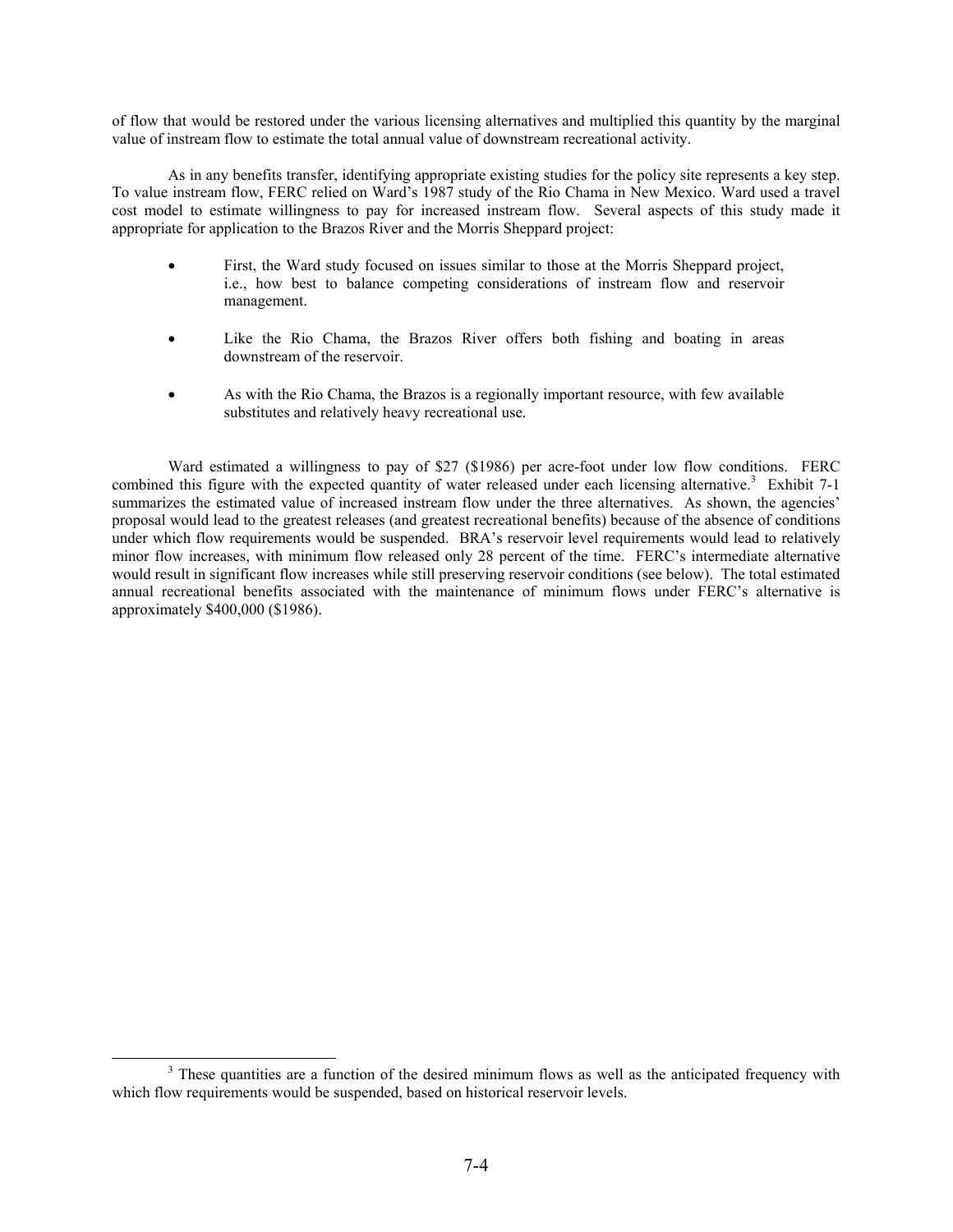| <b>Exhibit 7-1</b>                                                                                      |                                                  |                             |                          |  |  |
|---------------------------------------------------------------------------------------------------------|--------------------------------------------------|-----------------------------|--------------------------|--|--|
| <b>INSTREAM FLOW BENEFITS AND ASSOCIATED COSTS</b>                                                      |                                                  |                             |                          |  |  |
|                                                                                                         | FOR MORRIS SHEPPARD DAM RELICENSING ALTERNATIVES |                             |                          |  |  |
|                                                                                                         | <b>Resource Agencies</b>                         | BRA                         | <b>FERC</b>              |  |  |
| Description of alternative                                                                              | Minimum flows:                                   | Same minimum flow           | Same minimum flow        |  |  |
|                                                                                                         | - March-June, 100 cfs                            | requirements but coupled    | requirements but coupled |  |  |
|                                                                                                         | - July-September, 75 cfs                         | with strict reservoir level | with modest reservoir    |  |  |
|                                                                                                         | - October-February, 50 cfs                       | requirements that would     | level requirements.      |  |  |
|                                                                                                         |                                                  | suspend minimum flows.      |                          |  |  |
| Percent of time that                                                                                    | 100%                                             | 28%                         | 74%                      |  |  |
| minimum flow is released                                                                                |                                                  |                             |                          |  |  |
| Total acre-feet released                                                                                | 24,748                                           | 1,366                       | 15,114                   |  |  |
| Value of instream flow                                                                                  | \$668,196                                        | \$36,882                    | \$408,078                |  |  |
| (\$1986)                                                                                                |                                                  |                             |                          |  |  |
| Change in reservoir depth                                                                               | $-1.5$                                           | $-0.2$                      | $-0.4$                   |  |  |
| (feet)                                                                                                  |                                                  |                             |                          |  |  |
| Effect on reservoir                                                                                     | Potentially significant                          | Minor                       | Minor                    |  |  |
| recreation and surrounding                                                                              |                                                  |                             |                          |  |  |
| property values                                                                                         |                                                  |                             |                          |  |  |
| Value of lost power                                                                                     | \$33,800                                         | \$9,720                     | \$17,720                 |  |  |
| generation (\$1986)                                                                                     |                                                  |                             |                          |  |  |
| Value of lost dependable                                                                                | \$4,044,000                                      | \$240,000                   | \$432,000                |  |  |
| water supply yield (\$1986)                                                                             |                                                  |                             |                          |  |  |
| Percent of total water                                                                                  | 21.5%                                            | 1.3%                        | 2.3%                     |  |  |
| supply yield                                                                                            |                                                  |                             |                          |  |  |
| Source: FERC, Environmental Assessment for Hydropower License: Morris Sheppard Dam Water Power Project, |                                                  |                             |                          |  |  |
| FERC Project No. 1490-003, December 22, 1988.                                                           |                                                  |                             |                          |  |  |

#### **Comparison of Instream Flow Benefits to Adverse Effects**

 In the Morris Sheppard EA, FERC used quantitative and qualitative information to examine the costs associated with increasing flow to the Brazos River. Exhibit 7-1 summarizes the factors that FERC considered in evaluating the competing proposals. Most notably, FERC examined residents' concerns that increased instream flow and the associated reservoir drawdown would affect recreation at Possum Kingdom Lake and potentially decrease the value of surrounding property. Possum Kingdom Lake is a major recreational resource offering swimming, boating, diving, camping, and other activities. However, available data for the north-central Texas region suggest a surplus of lake-based recreational activity and a severe shortage of river-based opportunities. Furthermore, FERC identified reservoir storage conservation levels that maintain minimum instream flows the majority of the time, without producing large changes in reservoir levels. Therefore, while FERC could not rule out minor effects on reservoir recreation under its preferred alternative, it appropriately acknowledged the shortage of river resources and therefore supported maintenance of instream flows with only modest reservoir level restrictions.

 Other impacts of increasing instream flows relate to power generation and water supply. FERC valued the reduced power generation based on the cost of replacement power (\$0.04 per kWh). As shown in Exhibit 7-1, the value of lost generation is minor under all alternatives given that power generation is a secondary function of the project. The total value of reduced power generation under FERC's alternative (\$17,720) represents only about one percent of the total value of power generated at the Morris Sheppard project.

 Finally, FERC considered how minimum instream flow requirements would affect BRA's ability to supply water to municipal, industrial, and agricultural users. In valuing potential losses in water supply, BRA considered losses in "dependable yield". Dependable yield is defined as the amount of water that can be withdrawn from a reservoir during each year of the most severe recorded drought without exhausting the water supply under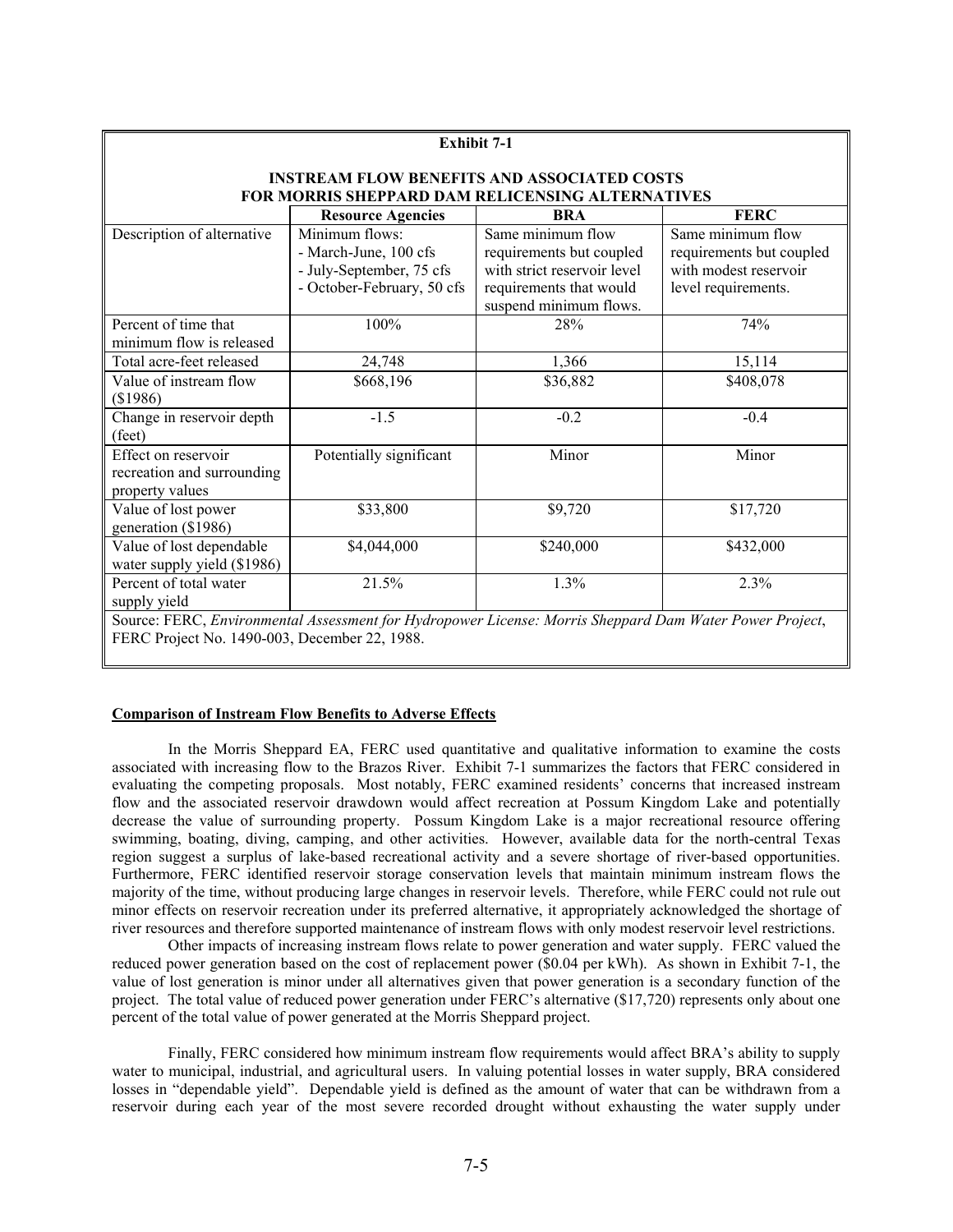anticipated future water demand conditions. Therefore, the loss represents the potential worst-case shortfall in water sales for BRA, a relatively conservative measure. As shown in the exhibit, the value of yield losses under the agencies proposal is high, exceeding \$4 million. The losses anticipated under the other two alternatives are much smaller, with losses under the FERC proposal of about \$430,000.

 Overall, FERC observed that their preferred alternative would have little effect on reservoir recreation while causing power and water supply losses roughly commensurate with the recreational benefits of restoring instream flow.

## **Potential Refinements**

 The Morris Sheppard relicensing demonstrates FERC's ability to balance developmental and nondevelopmental considerations, partly through economic analysis of non-developmental benefits. While the economic analysis performed was an improvement on the more qualitative analysis typically developed, other nonpower benefits may warrant investigation. Most notably, non-use benefits associated with increased streamflow could be significant. At the time of the EA, the 120-mile stretch of the Brazos River below the Morris Sheppard dam was listed on the Nationwide Rivers Inventory for its scenic, recreational, wildlife, and vegetation value. In general, few (if any) substitutes exist in the area. This status suggests that individuals may hold existence and bequest values for the river and restoration of the resource. The magnitude of such benefits would depend upon the extent of the market and other factors.

# **ELWAH AND GLINES CANYON DAMS: USING CONTINGENT VALUATION TO ESTIMATE DAM REMOVAL BENEFITS**

 Located on the Elwah River in Washington State, the Elwah and Glines Canyon dams (FERC No. 2683 and No. 588, respectively) have been the subject of significant controversy. The dams generate about 172 GWh, roughly 43 percent of the power supply needed by the pulp and paper mill that owns and operates the dams. When considered for relicensing beginning in the 1970s, the dams attracted the attention of resource agencies and environmental organizations because of concerns over declining salmon and steelhead populations in the Pacific Northwest. Constructed in 1913 and 1927, the dams have no fish passage facilities and prevent spawning on 70 of the 75 miles of the Elwah River. In addition, the majority of the Elwah river flows through Olympic National Park and is therefore largely unaffected by logging, withdrawals, or other ecological stressors common in the region.<sup>4</sup>

 In 1992, the Elwah River Ecosystem and Restoration Act called for federal and state agencies to consider how removal of the Elwah and Glines Canyon dams would aid in the restoration of the Elwah River fisheries. Studies undertaken by FERC and DOI have concluded that removal of the dams would have a significant positive impact on salmon and steelhead populations and the overall river ecosystem.

 This case focuses on the economic analysis performed by John Loomis of Colorado State University. Loomis developed a contingent valuation survey to measure the total economic value, both use and non-use, associated with removal of the dams. As we review below, the survey asked local, state, and national respondents to specify their willingness to pay for removal of the dams and restoration of the Elwah River. This study represents a useful case study for the following reasons:

 $\overline{a}$  Unless otherwise noted, information presented in this case is drawn from Loomis, John B., "Measuring the Economic Benefits of Removing Dams and Restoring the Elwah River: Results of a Contingent Valuation Survey," *Water Resources Research*, Vol. 32, No. 2, pp. 441-447, February 1996; and Olympic National Park, National Park Service, *Final Environmental Impact Statement, Elwah River Ecosystem Restoration*, June 1995.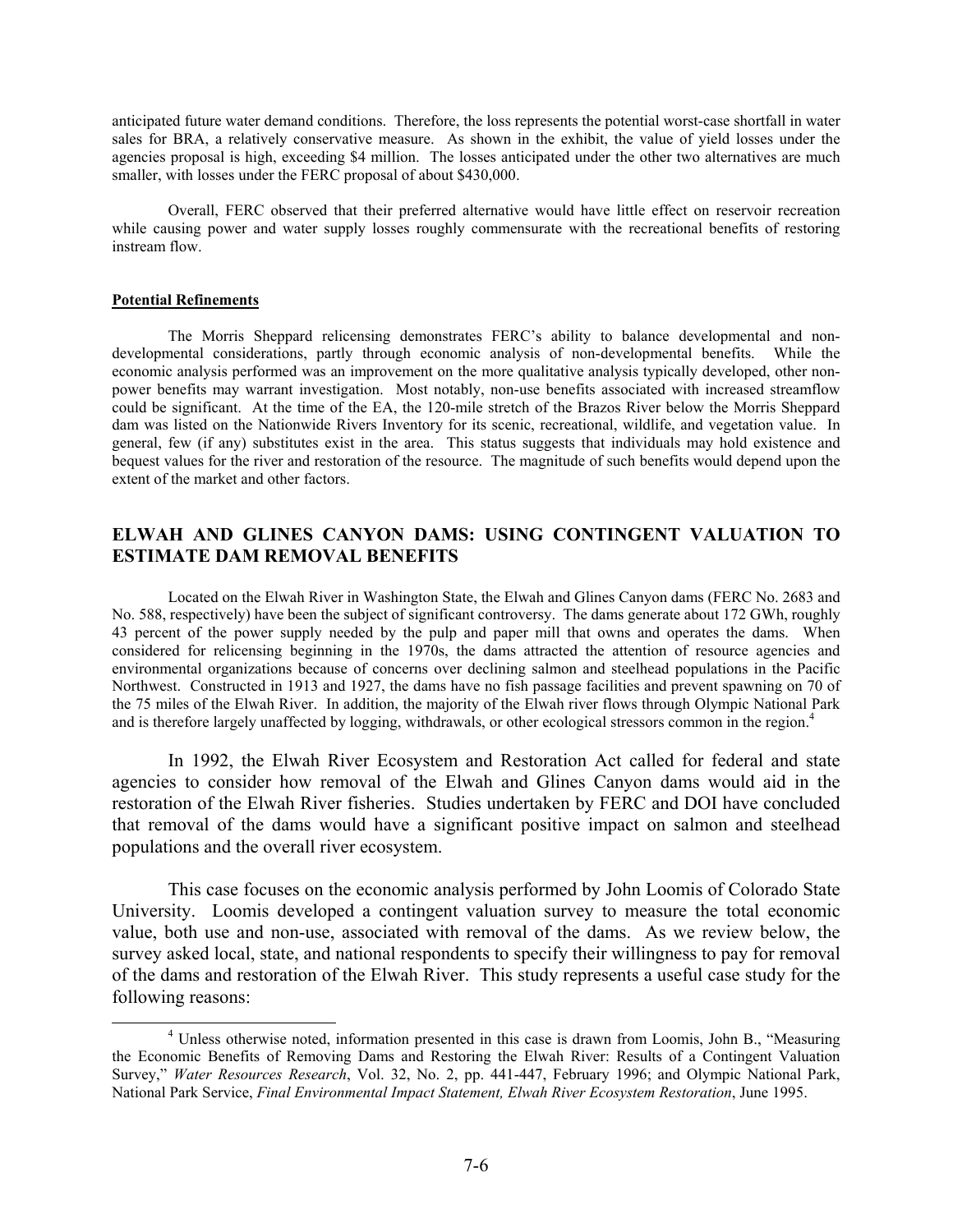- First, the study is one of only two analyses specifically designed to measure the total economic value of dam removal.
- Furthermore, the survey structure and analytic techniques applied are characteristic of a full-scale contingent valuation study and are therefore potentially instructive for parties considering similar studies.

The discussion below is divided into several topics:

- The design and implementation of the contingent valuation survey;
- The results of the survey and the estimate of aggregate willingness to pay; and
- A comparison of the estimated benefits to the estimated costs of dam removal.

# **Survey Design and Implementation**

 The preparation and ultimate structure of the survey used by Loomis is representative of the steps involved in contingent valuation. Below, we review the preliminary steps in developing the survey and the content of the final survey instrument.

# **Survey Development**

The development of the survey instrument for the Loomis study demonstrates several essential preliminary steps in assembling an effective contingent valuation survey. The study managers first met with DOI and tribal science experts to accurately characterize the Elwah ecosystem and the anticipated effects of dam removal. This information was used in focus groups designed to elicit information on individuals' perceptions of the Elwah River and similar  $\frac{1}{2}$  and  $\frac{1}{2}$  is a particular, the study managers explored whether they could clearly convey information about dam removal and its effect on salmon recovery. The focus groups also helped the study managers craft a payment mechanism (i.e., the hypothetical circumstances under which respondents would pay for the river restoration) that respondents would view as balanced and fair.

Finally, the study managers conducted thorough pre-testing of the draft survey instrument on groups both within and outside of Washington State. The pre-test asked respondent to fill out the draft survey as well as answer debriefing questions designed to verify that respondents understood the questions and supporting materials.

 $\frac{1}{5}$  $5$  The focus groups were conducted both locally (Port Angeles and Seattle, Washington) and in a remote location (Boston, Massachusetts).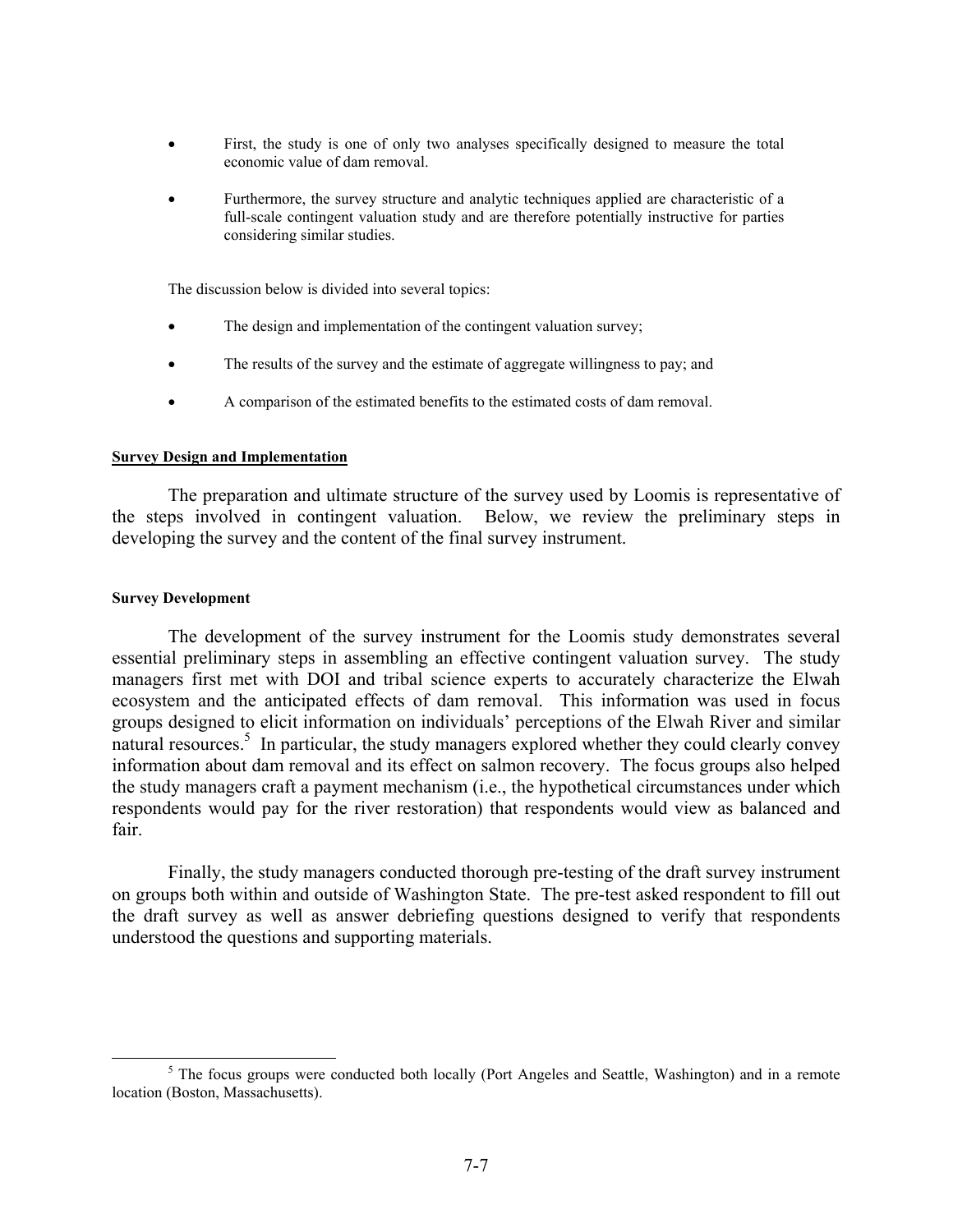# **Final Survey Content**

 The survey ultimately implemented began with information and questions designed to attune the respondent to the resource in question. Respondents were first offered a description of the Elwah River (including maps), the dams, and a brief history of the area. The survey also posed a number of questions to elicit contextual information such as why the respondent cares about river restoration and how he or she feels about hydroelectric dams. Such information is intended to help the study managers better understand the willingness to pay bids provided.

 Next, the survey defined the change in the Elwah River to be valued. Specifically, respondents were asked to value the removal of the dams, the restoration of the river to a "predam" state, and increases in several fish species. Maps were used to illustrate the addition to spawning habitat that dam removal would provide. Expected changes in salmon and steelhead populations were summarized in bar charts.

 The chosen payment mechanism was a closed-ended or dichotomous choice format. That is, rather than simply asking respondents to state their willingness to pay for the resource, respondents were presented with specific payment amounts on which they "voted" yes or no. Specifically, the question was worded as follows:

If an increase in your federal taxes for the next ten years costs your household \$X each year to remove the two dams and restore both the river and fish populations, would you vote in favor?

Respondents were faced with 15 different bid options, ranging from \$3 to \$190.

 When responding to contingent valuation surveys, many respondents offer bids of zero. Reasons for offering zero bids are diverse. Therefore, the survey posed follow-up questions exploring (where relevant) the respondent's reasons for offering a bid of zero. For example, some respondents indicated an inability to pay, a concern over how the cost burden of dam removal would be distributed over different groups, or a general lack of support for new government programs.

# **Survey Implementation**

 The study managers administered the survey by mail to approximately 2,500 randomly selected households in Clallam County (where the dams are located), Washington State, and the U.S. outside of Washington State. Exhibit 7-2 shows the distribution to the different groups and the response rate for each group.

| Exhibit 7-2                                                                        |     |            |  |  |  |
|------------------------------------------------------------------------------------|-----|------------|--|--|--|
| <b>SAMPLE FRAME AND RESPONSE RATES</b>                                             |     |            |  |  |  |
| <b>Number of Surveys Issued</b><br><b>Respondent Group</b><br><b>Response Rate</b> |     |            |  |  |  |
| Clallam County                                                                     | 600 | 77 percent |  |  |  |
| Washington State<br>900<br>68 percent                                              |     |            |  |  |  |
| U.S. (other than WA)<br>000, 1<br>55 percent                                       |     |            |  |  |  |
| Source: Loomis, 1996.                                                              |     |            |  |  |  |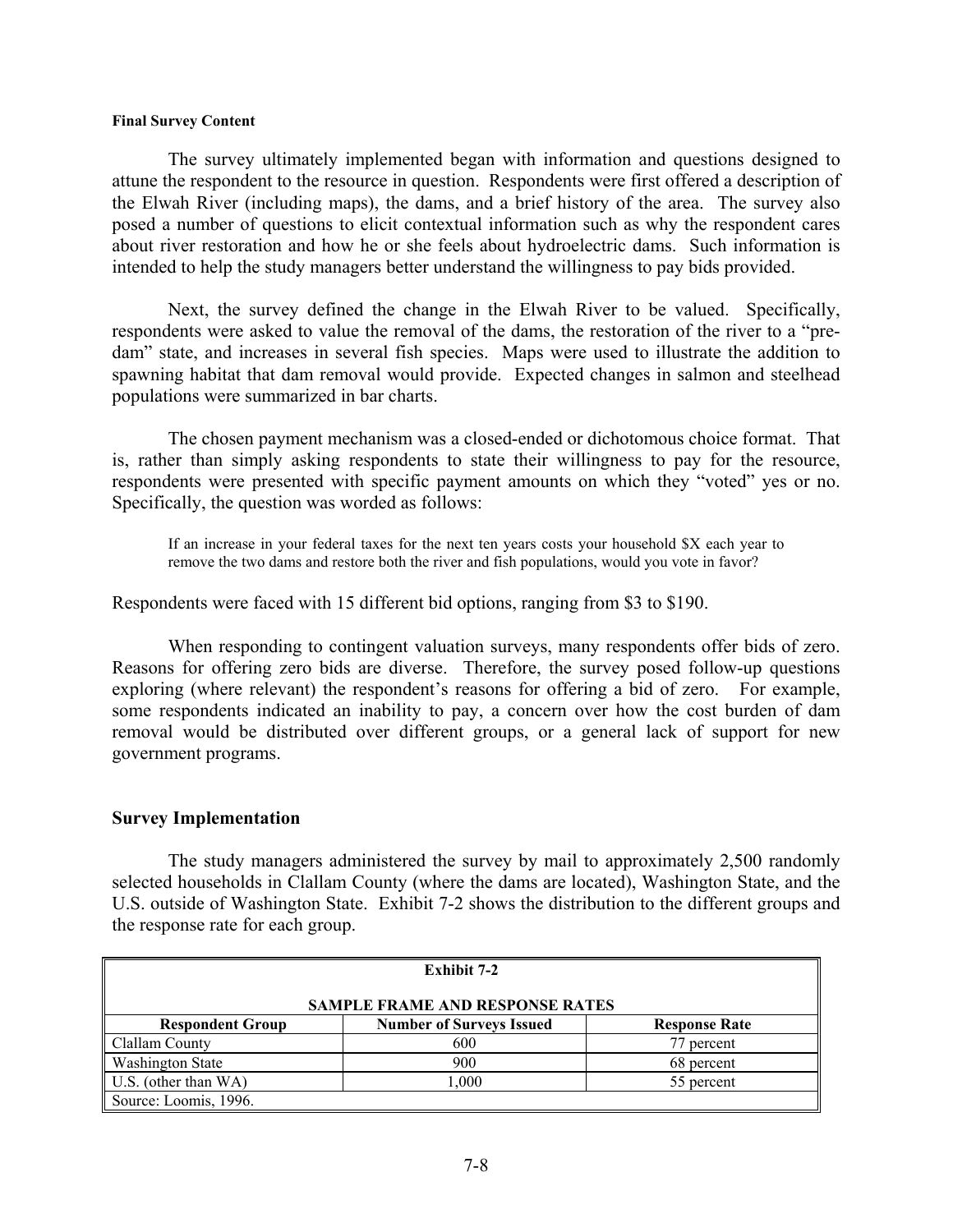Response rates are essential because of the potential for non-response bias. That is, if only a small subset of those receiving the survey respond, the characteristics of this responding group may produce biased results. This would be true, for example, if individuals with a higher willingness to pay are systematically more likely to return the survey. Overall, the response rates for Clallam County and the rest of Washington are good, although Loomis acknowledges that the 55 percent response rate for the rest of the U.S. presents some potential for non-response bias.

# **Results of the Contingent Valuation Survey**

 The analysis developed for the survey estimated a mean willingness to pay per household for the three different sample groups.<sup>6</sup> As noted, these figures represent average total value -use and non-use -- associated with removal of the dams and restoration of the fish populations. The mean willingness to pay (WTP) for each group is presented in Exhibit 7-3. As shown, Clallam County residents had the lowest mean WTP. This is likely due to the higher proportion of zero bids from this group. Follow-up questions suggested that Clallam County residents were more likely to express skepticism over the effects of dam removal and the value of the expected changes.

| <b>Exhibit 7-3</b><br><b>ESTIMATED WILLINGNESS TO PAY PER HOUSEHOLD</b><br>AND ASSOCIATED AGGREGATE WILLINGNESS TO PAY |                                         |                                            |                     |  |
|------------------------------------------------------------------------------------------------------------------------|-----------------------------------------|--------------------------------------------|---------------------|--|
|                                                                                                                        | <b>Mean Annual WTP per</b><br>Household | <b>Aggregate Annual WTP</b><br>$($ \$1996) |                     |  |
| <b>Respondent Group</b>                                                                                                | $($ \$1996 $)$                          | Low                                        | <b>High</b>         |  |
| Clallam County                                                                                                         | \$59                                    | \$94 million                               | \$138 million       |  |
| <b>Washington State</b>                                                                                                | \$73                                    | (all of Washington)                        | (all of Washington) |  |
| U.S.                                                                                                                   | \$68                                    | \$3.376 billion                            | \$6.137 billion     |  |
|                                                                                                                        | TOTAL:                                  | \$3.470 billion                            | \$6.275 billion     |  |
| Source: Loomis, 1996.                                                                                                  |                                         |                                            |                     |  |

The estimates of mean WTP were multiplied by the relevant populations to arrive at aggregate WTP estimates. The study author developed a conservative lower-bound estimate by assuming that those not responding to the survey had a WTP of zero. The higher estimate assumes that non-respondents would have the same WTP as respondents. As shown, the aggregate willingness to pay for Washington residents only is estimated to be between \$94 and \$138 million per year for 10 years (consistent with the wording of the survey question). The extrapolation to the remainder of the U.S. population yields very large estimates of annual willingness to pay, between \$3.4 and \$6.1 billion.

# **Comparison of Benefits to Costs**

 $\overline{6}$ <sup>6</sup> Specifically, the author used logistic regression to estimate the probability of a "yes" response based on the dollar amount in question.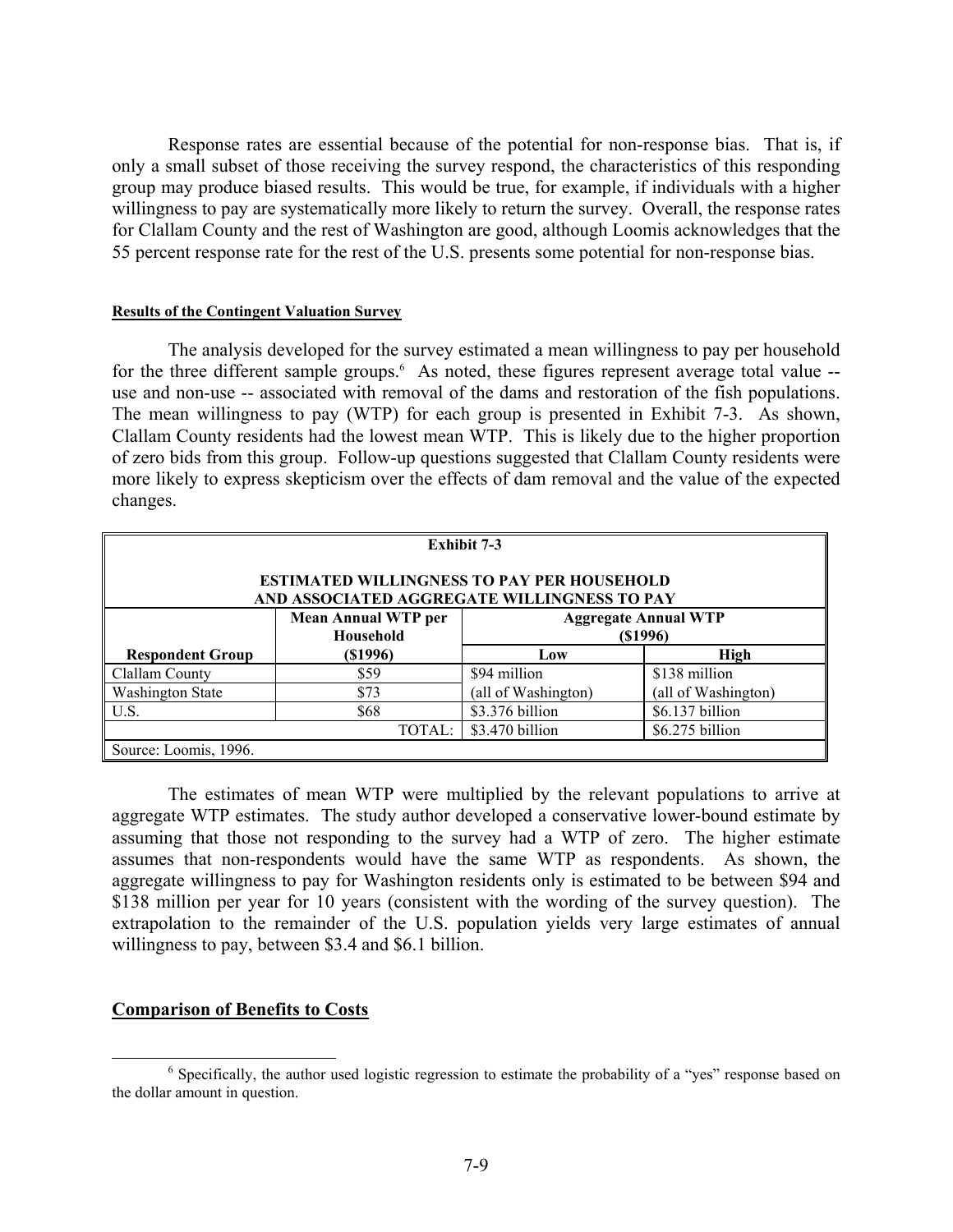The benefits of removing the Elwah and Glines Canyon dams can be compared to the two major categories of removal costs: (1) the costs of acquiring and physically removing the dams; and (2) the cost of foregone gross power benefits (i.e., the increased cost to society of generating the electricity formerly generated at the dams). As shown in Exhibit 7-4, the dam removal costs, including property acquisition and water quality and flood protection costs, total between \$75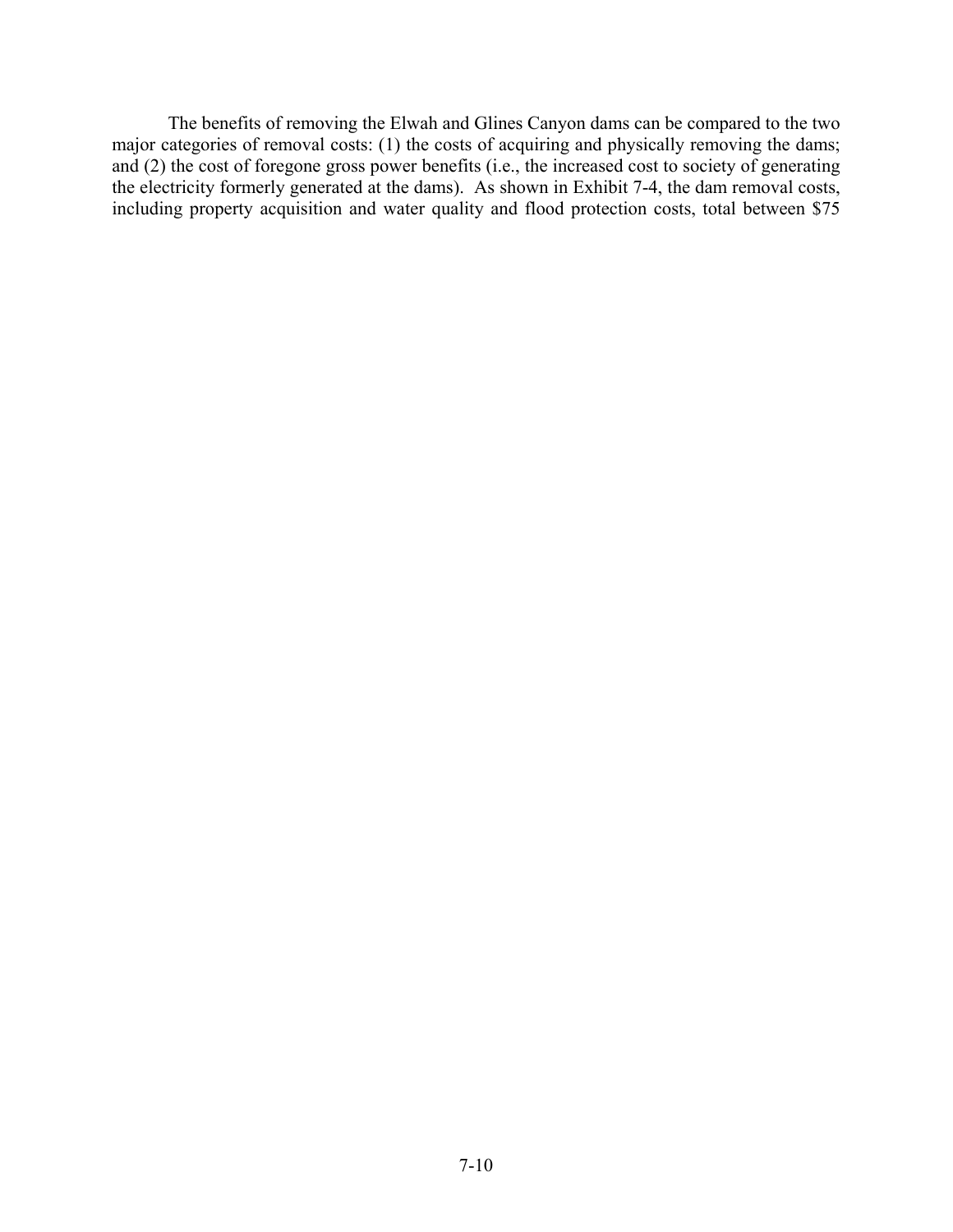and \$101 million. The present value of increased power generation costs realized over 30 years ranges between \$55 million and \$106 million depending upon the discount rate used. Therefore, the present value of dam removal costs is between \$130 and \$207 million.

| <b>Exhibit 7-4</b>                                                                                            |                                                                                                                    |                 |                  |  |  |
|---------------------------------------------------------------------------------------------------------------|--------------------------------------------------------------------------------------------------------------------|-----------------|------------------|--|--|
| <b>COMPARISON OF BENEFITS AND COSTS ASSOCIATED</b><br>WITH REMOVAL OF ELWAH AND GLINES CANYON DAMS            |                                                                                                                    |                 |                  |  |  |
|                                                                                                               | <b>Lower Bound</b><br><b>Upper Bound</b><br>Present Value <sup>2</sup><br>Present Value<br>(\$1996)<br>$($ \$1996) |                 |                  |  |  |
| Benefits <sup>3</sup>                                                                                         | <b>Washington State</b>                                                                                            | \$660 million   | \$1.2 billion    |  |  |
|                                                                                                               | Rest of U.S.                                                                                                       | \$23.7 billion  | \$55.1 billion   |  |  |
| Costs                                                                                                         | Dam Removal                                                                                                        | \$75 million    | \$101 million    |  |  |
|                                                                                                               | Foregone Power Benefits <sup>4</sup>                                                                               | \$55.5 million  | $$106.1$ million |  |  |
|                                                                                                               | <b>TOTAL COSTS:</b>                                                                                                | \$130.5 million | \$207.1 million  |  |  |
| 1. Lower bound uses a seven percent discount rate and lower annual benefit and cost estimates.                |                                                                                                                    |                 |                  |  |  |
| 2. Upper bound uses a two percent discount rate and higher annual benefit and cost estimates.                 |                                                                                                                    |                 |                  |  |  |
| 3. Benefits are discounted over the ten year period specified in Loomis survey.                               |                                                                                                                    |                 |                  |  |  |
| 4. Foregone power costs represent power costs under the preferred dam removal alternative minus costs under   |                                                                                                                    |                 |                  |  |  |
| the no action alternative, based on annual figures presented in Table 8 of the NPS FEIS. Costs are discounted |                                                                                                                    |                 |                  |  |  |
| over 30 years.                                                                                                |                                                                                                                    |                 |                  |  |  |
| Source: Olympic National Park, National Park Service, Final Environmental Impact Statement, Elwah River       |                                                                                                                    |                 |                  |  |  |
| <i>Ecosystem Restoration</i> , June 1995.                                                                     |                                                                                                                    |                 |                  |  |  |

 The present value of dam removal costs are only a small fraction of the benefits estimated in the Loomis study. The annual aggregate willingness to pay figures discussed above can be placed in present value terms by discounting across the 10 years specified in the willingness to pay survey question.7 Exhibit 7-4 shows that the present value of the benefits *for Washington State only* greatly exceeds the estimated costs; adding in willingness to pay from households nationwide leads to extremely large benefit estimates. This is important because questions regarding the extent of the market for the Elwah River ecosystem can be largely disregarded. That is, state residents are likely to know the resource better and therefore have more reasoned and reliable statements of willingness to pay. Based only on these more reliable estimates for instate respondents, the benefits of dam removal still appear to exceed the costs.

 <sup>7</sup> <sup>7</sup> We assume that the benefits will accrue in years one through 10 of the present value calculation. It is noteworthy that even if benefits do not accrue until years 21 through 30, benefits still exceed costs.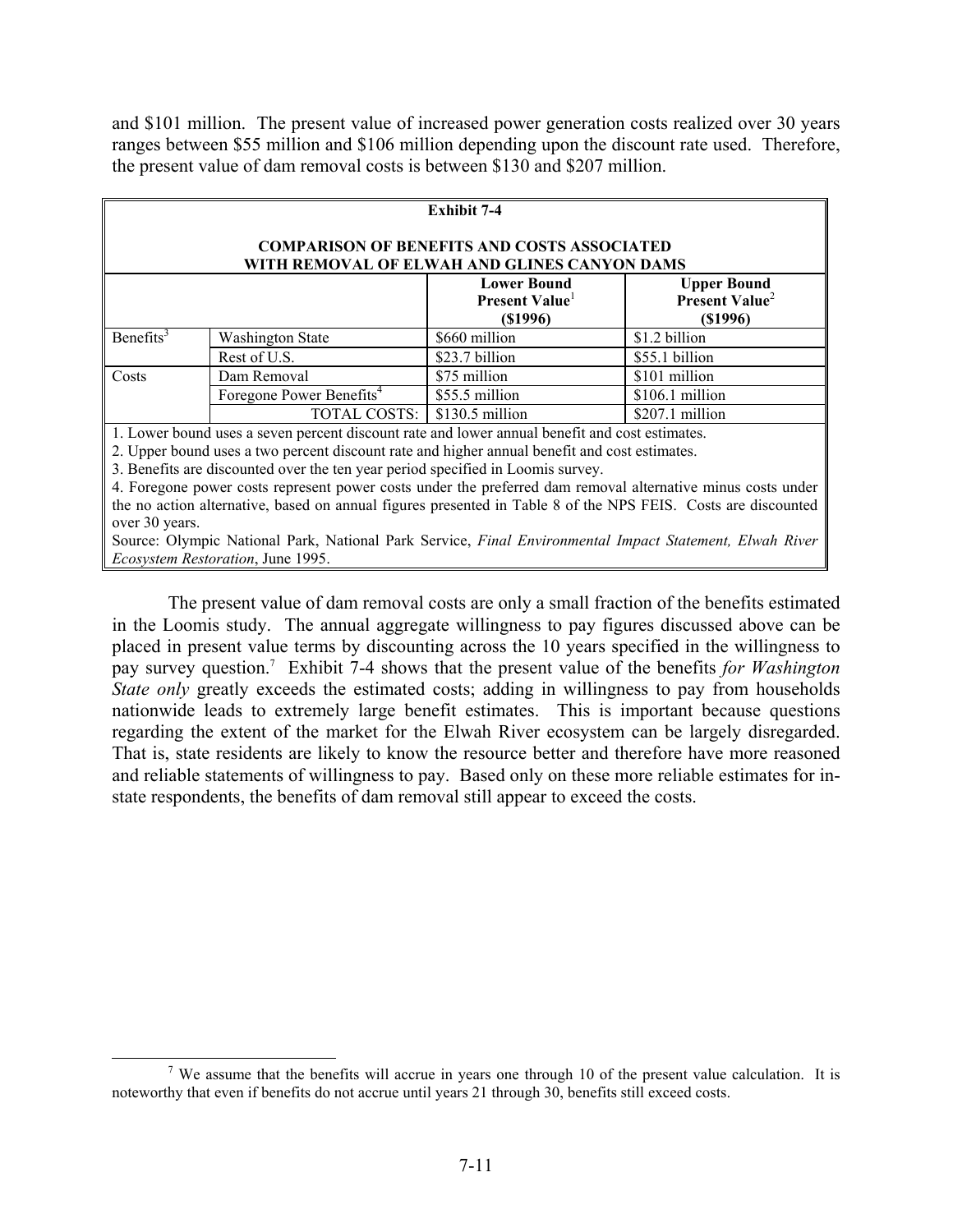# **EDWARDS DAM: APPLYING PRIMARY AND SECONDARY METHODS TO COMPARE DAM REMOVAL COSTS TO RECREATIONAL BENEFITS**

 The planned removal of Edwards Dam in Maine represents perhaps the most visible and publicized relicensing decision that FERC has made. Located on the lower Kennebec River, the dam was constructed in 1837 to provide power for local mills. Recently, the dam owners (Edwards Manufacturing) have sold the power to the Central Maine Power Company. Federal and state agencies, environmentalists, academics, and other groups have studied the project extensively, primarily because of its effects on the passage of anadromous fish native to the area.<sup>8</sup>

 FERC has recommended dam removal for several reasons. First, Edwards Dam is the furthest downstream in a series of hydropower projects on the Kennebec. Dam removal would allow several fish species access to 17 miles of spawning habitat between Edwards Dam and dams further upstream. Second, while fish passage facilities would potentially achieve fishery restoration goals, the cost of these facilities was found to be greater than the cost of dam removal and the associated power losses. Overall, FERC recognized that dam removal would have substantial benefits for anglers, boaters, and other recreationalists.

 Although FERC elected for dam removal, the EIS for the project did not explicitly incorporate estimates of the economic value of recreational benefits. A number of intervenors developed economic studies and sought to introduce the findings into the relicensing process, however. Therefore, the purpose of this case study is to review some of these findings and develop additional estimates to illustrate how non-power values could have been more fully contrasted with dam removal costs. Specifically, the case study objectives include the following:

- Review the results of a contingent valuation study estimating the benefits of improved recreational fishing on the Kennebec River;
- Use benefits transfer to develop screening-level estimates of the benefits associated with whitewater rafting opportunities created by dam removal; and
- Compare these recreational benefits to the costs of dam removal.

 $\overline{\qquad \qquad }$  8 Unless otherwise noted, information on Edwards Dam is drawn from FERC, *Final Environmental Impact Statement, Kennebec River Basin, Maine*, FEIS-0097, July 1997.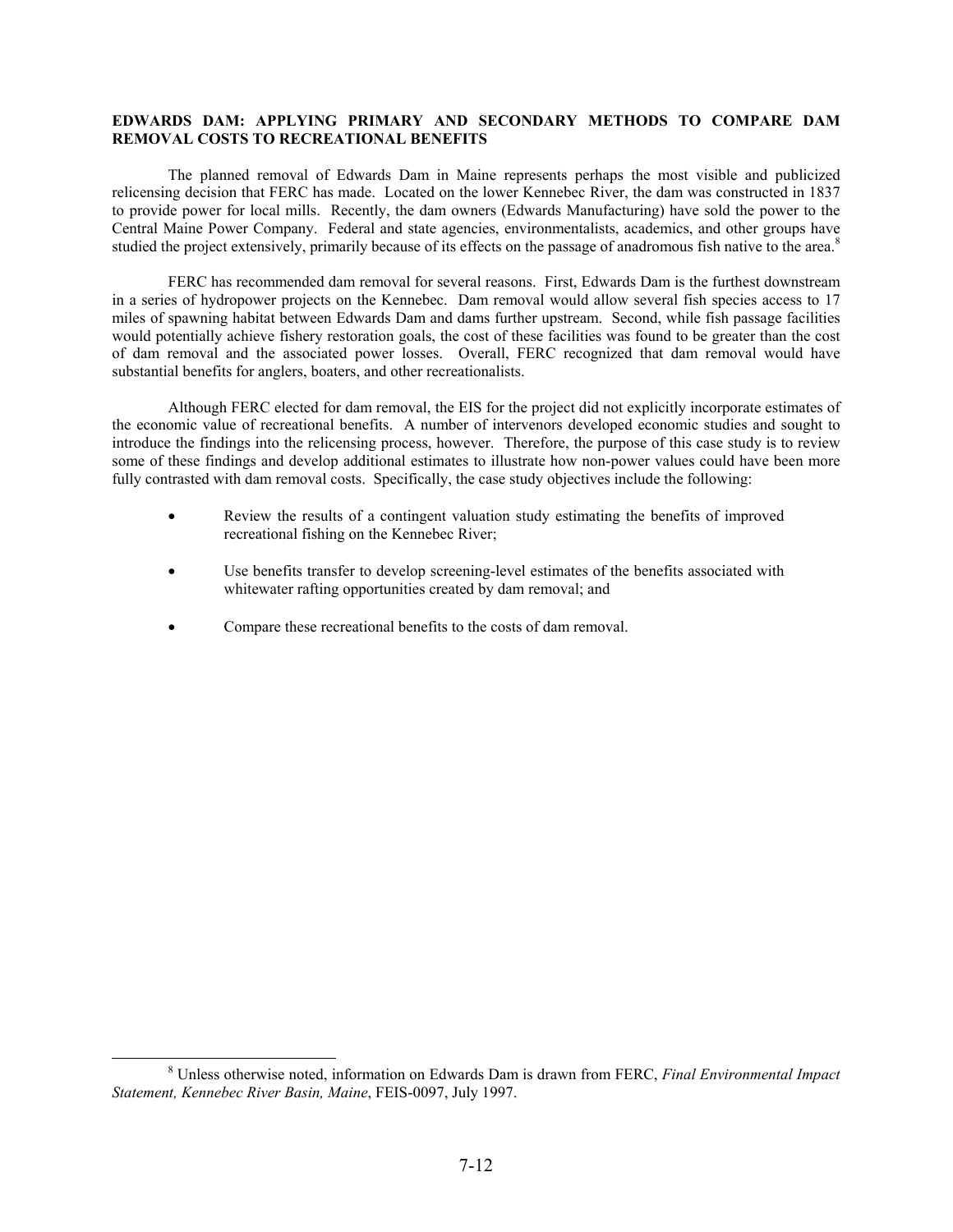### **Value of Improved Recreational Fishing**

 As noted, Edwards Dam has been the subject of extensive study. Among the analyses produced is a contingent valuation study by Boyle, et al. that estimates anglers' willingness to pay for the fishery improvements associated with removal of Edwards Dam.<sup>9</sup> While a variety of benefits transfer approaches may be feasible for characterizing fishing benefits on the Kennebec, this original research is targeted specifically on the site and commodity in question, and therefore probably provides the most reliable estimates of potential economic benefits. This section reviews the results of the Boyle, et al. study as well as critiques suggesting that the study may underestimate the economic benefits of dam removal.

### **Structure of Boyle, et al. CV Study**

 The key economic benefit associated with dam removal is the restoration of anadromous fisheries on the Kennebec. Boyle, et al. developed a contingent valuation study to gauge anglers' willingness to pay for the addition of riverine fishing areas and the enhanced catch rates for key species. Specifically, the study presented respondents with information on how species would recover under two scenarios: (1) installation of fish passage facilities; and (2) dam removal. For example, the survey described dam removal effects on Atlantic salmon, striped bass, and other species, noting the point in time at which a sport fishery would likely be supportable.

 The survey used an "open-ended" question format to elicit willingness to pay. Respondents were asked to state their maximum willingness to pay to purchase membership in a non-profit corporation that would accomplish the objectives of the given scenario (e.g., dam removal).

 The survey was administered to anglers holding a Maine inland fishing license. The sample included anglers from three groups: anglers living adjacent to the Kennebec, Maine resident anglers not adjacent to the Kennebec, and anglers from out of state. A total of 810 anglers received the survey.

#### **Boyle, et al. Findings**

 For the dam removal scenario, Boyle et al. estimated a total aggregate willingness to pay of about \$1.4 million per year (\$1990). This estimate is derived by multiplying the total number of anglers offering non-zero bids (based on the sample for each angler subgroup) by the average

bid for each angler subgroup. The average willingness to pay per angler ranged from a low of \$10.45 for nonresidents to a high of about \$16 for anglers living adjacent to the river. Exhibit 7-5 presents the estimates in more detail.

| Exhibit 7-5                                                                    |                                                                                                                                                                                  |         |     |           |  |
|--------------------------------------------------------------------------------|----------------------------------------------------------------------------------------------------------------------------------------------------------------------------------|---------|-----|-----------|--|
| WILLINGNESS TO PAY FOR REMOVAL OF<br>EDWARDS DAM AS ESTIMATED BY BOYLE, ET AL. |                                                                                                                                                                                  |         |     |           |  |
| <b>Angler Group</b>                                                            | Average<br>Aggregate<br><b>Annual WTP</b><br><b>Annual WTP</b><br><b>Angler Population</b><br><b>Percent Offering</b><br>Represented<br>Bid of \$0<br>$($ \$1990)<br>$($ \$1990) |         |     |           |  |
| Adjacent                                                                       | \$15.97                                                                                                                                                                          | 12,771  | 45% | \$112,174 |  |
| Non-Adjacent<br>Residents                                                      | \$12.09                                                                                                                                                                          | 202,166 | 62% | \$928,791 |  |
| Non-Residents                                                                  | \$10.45                                                                                                                                                                          | 98,063  | 67% | \$338,170 |  |

 <sup>9</sup> Boyle, Kevin J., Mario F. Teisl, John R. Moring, and Stephen D. Reiling, *Economic Benefits Accruing to Sport Fisheries on the Lower Kennebec River from the Provision of Fish Passage at Edwards Dam or from the Removal of Edwards Dam*, prepared for Maine Department of Marine Resources, July 1991.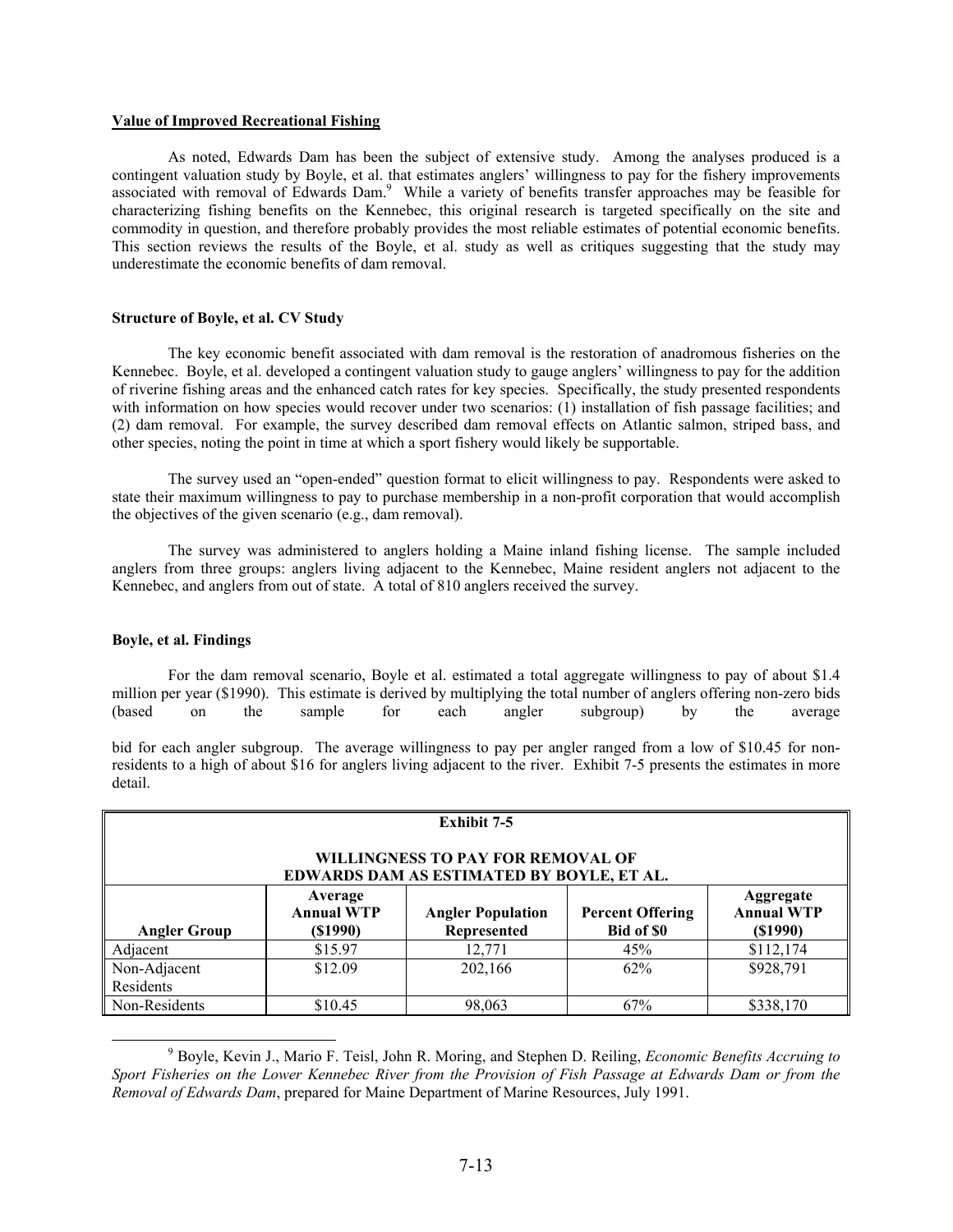|                              | TOTAL: I | $$1.38$ million |
|------------------------------|----------|-----------------|
| Source: Boyle, et al., 1991. |          |                 |

#### **Uncertainties**

 Reviewers have noted key aspects of the Boyle, et al. study that may lead to underestimation of recreational fishing benefits created by removal of Edwards Dam.<sup>10</sup> Two issues are most important. First, the population addressed by the survey may not represent all anglers holding values for dam removal. Specifically, Boyle, et al. sampled individuals holding inland fishing licenses. An inland fishing license is not required to fish tidal waters in Maine. Individuals who fish in tidal waters and do not hold an inland license include salmon and striped bass anglers who would benefit from dam removal, but who are not represented in the Boyle, et al. study.

 Second, Boyle, et al. did not identify and characterize "protest zero" bids in the contingent valuation survey. A respondent's rationale for expressing a willingness to pay of zero for dam removal may range from true lack of interest in the commodity to rejection of a specific aspect of the survey. Individuals in the latter category may actually value dam removal and fishery restoration, but may express a willingness to pay of zero in protest of the aspect of the survey with which they disagree. Contingent valuation surveys frequently exclude these zero values when estimating average willingness to pay. To the extent that they exist in the Boyle, et al. survey data, these protest zeros will decrease the average estimated willingness to pay for dam removal.

 <sup>10</sup> See Freeman, A. Myrick, *The Economic Benefits of Removing Edwards Dam*, May 31, 1995 (unpublished).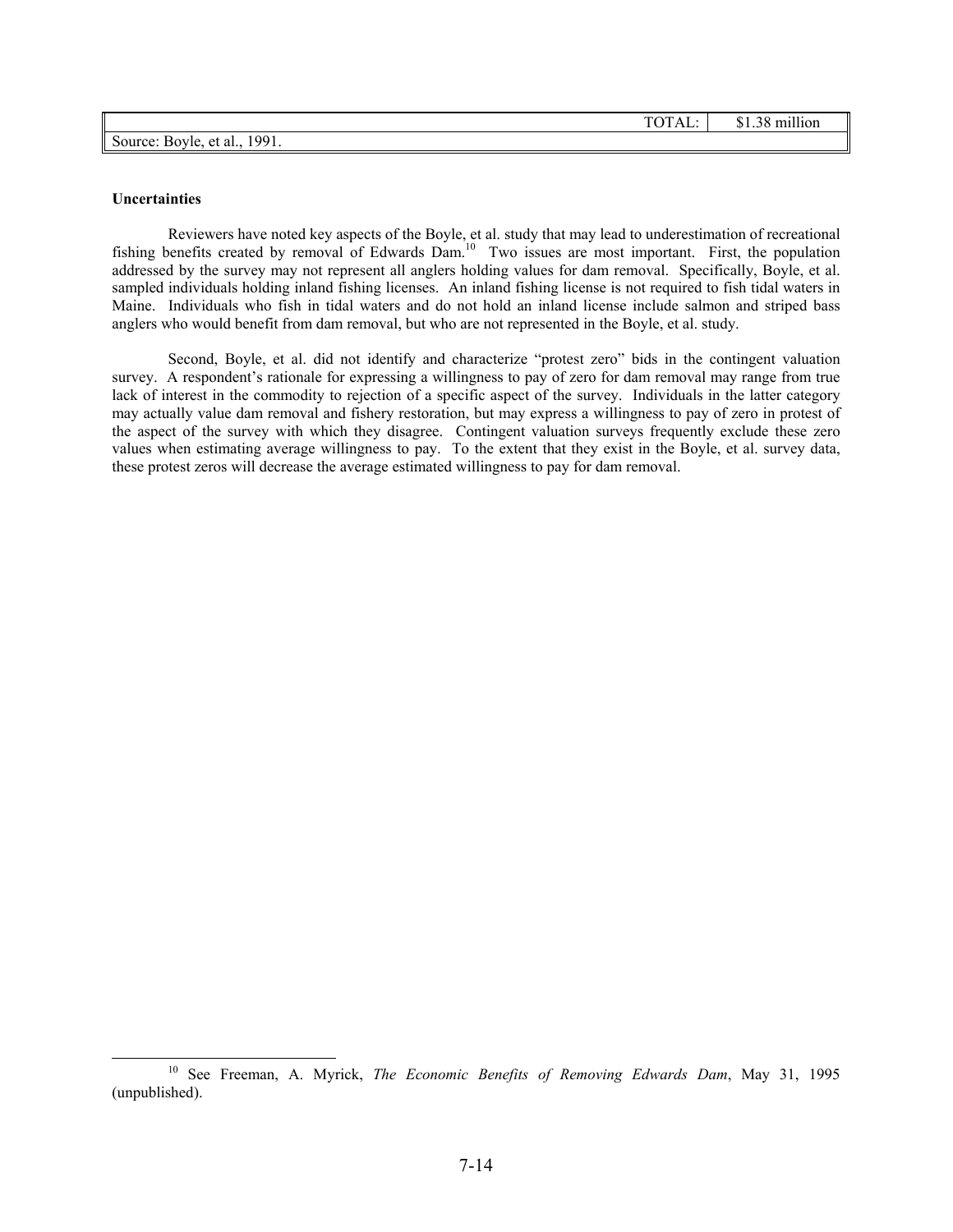### **Value of Whitewater Rafting**

 Several sources have noted the increased whitewater boating opportunities that would be created by removal of Edwards Dam.<sup>11</sup> However, no estimates of the economic value of this increased activity have been developed. Below, we discuss a simple benefits transfer analysis that provides screening-level estimates of the value of increased whitewater boating.

#### **Estimate of Increased Rafting Activity**

 We can derive an estimate of the number of increased boating trips by considering boating activity along other stretches of the Kennebec. The Bowker, et al. study presented in our review of whitewater rafting analyses (see Chapter 6) considered whitewater rafting on the upper Kennebec river. This study estimated 36,000 commercial boating trips per year for a 28-mile reach of the upper Kennebec. This translates to about 1,300 trips per run mile of river.

 In the final EIS, FERC describes the boating areas that would be created by removal of the dam. Four new areas of Class I and II rapids totaling 5.25 miles would be created. To develop an upper bound estimate of the number of rafting trips added by addition of the new whitewater areas, we can multiply the average trips per run mile from the upper Kennebec by the new rafting miles created. This yields an estimate of about 6,800 additional rafting trips per year.

This estimate should be considered an upper bound for two reasons. First, the new Class I and II rapids may not be as attractive as the more challenging Class III and IV rapids present in the upper Kennebec runs. Second, increased rafting on the lower Kennebec may simply reduce rafting on the upper Kennebec or other Maine rafting areas such that net activity does not change. In recognition of this uncertainty, we apply a lower bound estimate of rafting activity increase that is 50 percent of the upper bound estimate, i.e., 3,400 trips per year.

### **Value Per Rafting Trip**

 The next step in developing a benefits transfer estimate of the value of increased rafting is to determine the proper per-trip consumer surplus value. As with rafting activity estimates, the degree of uncertainty in the available data suggests that we should develop a range of surplus estimates. As an upper bound, we can use the per-trip consumer surplus estimate (\$268) from Bowker, et al. for the upper Kennebec. This is likely to be an overestimate for two reasons, however. First, as noted, the Bowker estimates apply to a higher class of rapids than would be created in the lower Kennebec. Second, the Bowker estimates apply to trips of one to two days

in length. The size of the lower Kennebec runs and their proximity to population centers (Augusta, Waterville) suggests that one-day trips would be more common than multiple-day trips.

To develop a lower bound estimate of the value per rafting trip, we rely on the full set of rafting studies reviewed in Chapter 6. The median per-trip value found in these studies was \$156. Because most of the studies reviewed focus on sites with more challenging classes of whitewater (Class III and IV), this median estimate may still be too high for the lower Kennebec. Therefore, we use one half of the median estimate (\$78 per trip) to value rafting on the Class I and II rapids that would be created.

#### **Range of Annual Rafting Benefits**

 Combining the rafting activity and per-trip surplus estimates discussed above yields a relatively broad range of potential annual rafting benefits from removal of Edwards Dam. As shown in Exhibit 7-6, we estimate

 $11$  See Freeman, 1995 and FERC, FEIS-0097, p. 4-169.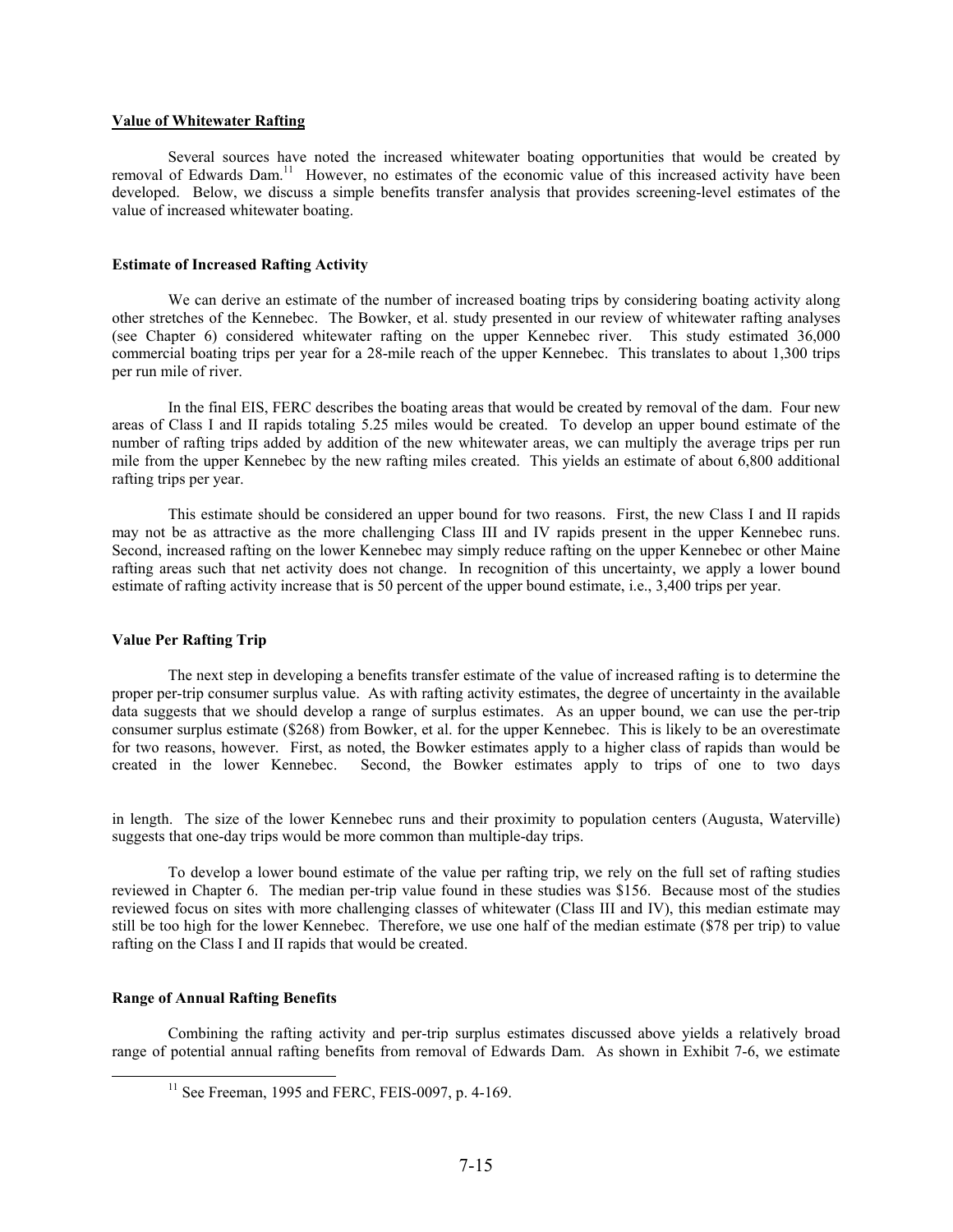annual benefits of between \$265,000 and \$1.8 million. This range reflects the uncertainty associated with key parameters in the benefits transfer, including the net increase in rafting activity and the consumer surplus associated with rafting in the newly created areas.

| <b>Exhibit 7-6</b>                                                                                                  |       |                                             |              |                                                                    |             |
|---------------------------------------------------------------------------------------------------------------------|-------|---------------------------------------------|--------------|--------------------------------------------------------------------|-------------|
| <b>VALUE OF WHITEWATER RAFTING</b><br>ON LOWER KENNEBEC FROM REMOVAL OF EDWARDS DAM<br>(BASED ON BENEFITS TRANSFER) |       |                                             |              |                                                                    |             |
| <b>Rafting Activity</b><br>(annual trips)                                                                           |       | <b>Per-Trip Consumer Surplus</b><br>(S1997) |              | <b>Aggregate Annual Increase</b><br>in Consumer Surplus<br>(S1997) |             |
| Lower                                                                                                               | Upper | Lower                                       | <b>Upper</b> | Lower                                                              | Upper       |
| 3,400                                                                                                               | 6,800 | \$78                                        | \$268        | \$265,200                                                          | \$1,822,400 |
| Source: IEc analysis.                                                                                               |       |                                             |              |                                                                    |             |

# **Comparison of Costs and Benefits**

 To examine the cost effectiveness of the removal of Edwards Dam, we can compare the benefits discussed above with the cost of dam removal. As discussed in the Elwah case, dam removal costs typically include the cost of planning and implementing the physical dam removal as well as the added cost of generating the power at another facility. Note, however, that FERC estimates that the existing project has a negative net annual benefit, i.e., replacement power could be more cheaply generated elsewhere. Therefore, we treat the cost of dam removal as solely the solely the solely the solely the solely the solely the solely the solely the solely the solely the solely  $\mathcal{L}$ 

cost of planning and implementing the physical removal.<sup>12</sup> While this estimate has been the subject of significant controversy, FERC's FEIS for Edwards Dam estimates a cost of \$2.7 million (\$1997) for dam removal.

 To compare dam removal costs to benefits, we need to estimate the present value of the annual benefit streams discussed above. Using a discount rate of seven percent in combination with the lower bound annual benefit estimates for recreational fishing and rafting yields an estimated present value (over 30 years) of about \$24 million. Using a discount rate of two percent in combination with the upper bound annual benefit estimates leads to a present value estimate of about \$78 million. As shown in Exhibit 7-7, most of this variation is attributable to uncertainty in valuing whitewater rafting benefits.

| <b>Exhibit 7-7</b>                                                                |                             |                                                             |                                                                     |  |
|-----------------------------------------------------------------------------------|-----------------------------|-------------------------------------------------------------|---------------------------------------------------------------------|--|
| <b>COMPARISON OF BENEFITS AND COSTS</b><br>ASSOCIATED WITH REMOVAL OF EDWARDS DAM |                             |                                                             |                                                                     |  |
|                                                                                   |                             | <b>Lower Bound</b><br>Present Value <sup>1</sup><br>(S1997) | <b>Upper Bound<br/>Present Value</b> <sup>2</sup><br>$($ \$1997 $)$ |  |
| <b>Benefits</b>                                                                   | <b>Recreational Fishing</b> | \$20.5 million                                              | \$37.1 million                                                      |  |
|                                                                                   | Whitewater Rafting          | \$3.3 million                                               | \$40.8 million                                                      |  |
|                                                                                   | TOTAL:                      | \$23.8 million                                              | \$77.9 million                                                      |  |
| Costs                                                                             | Dam Removal                 | \$2.7 million                                               | \$2.7 million                                                       |  |

<sup>&</sup>lt;sup>12</sup> Two other potential costs of dam removal are lost flatwater fishing in the impoundment above Edwards Dam and the cost of environmental externalities associated with generating replacement power at a fossil fuel facility. Freeman (1995) suggests that these costs would be minimal. Specifically, he notes that lake fishing substitutes are abundant in the area and that environmental externalities would amount to only about \$6,000 to \$8,000 per year.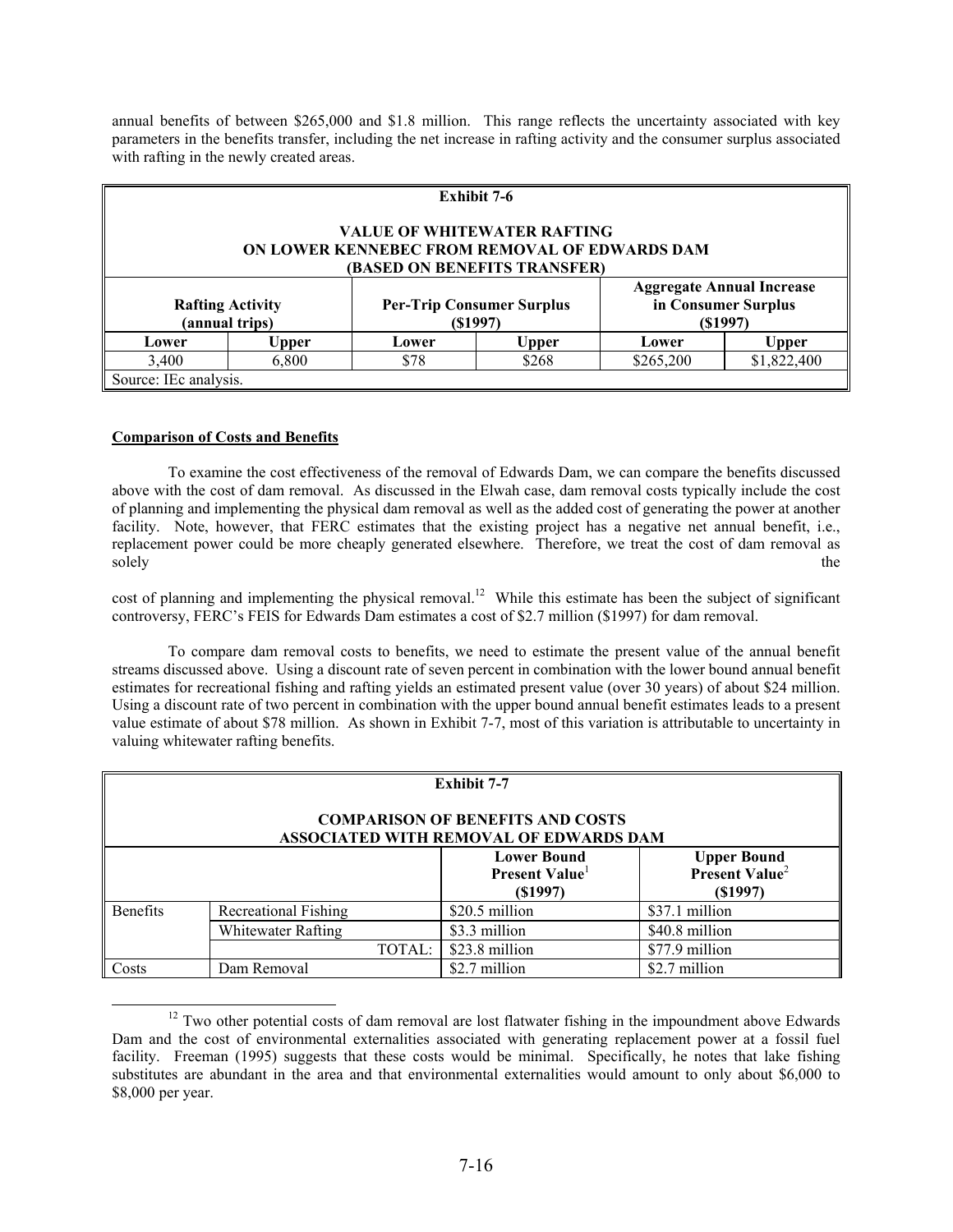1. Lower bound uses a seven percent discount rate and lower annual benefit estimate. 2. Upper bound uses a two percent discount rate and higher annual benefit estimate. Source: FERC, FEIS-0097, p. 2-84, July 1997; and IEc analysis.

 Overall, while the benefit estimates are subject to significant uncertainty, the benefits created by dam removal appear to greatly exceed the costs. Even when lower bound assumptions are applied, fishing and rafting benefits are about an order of magnitude greater than costs.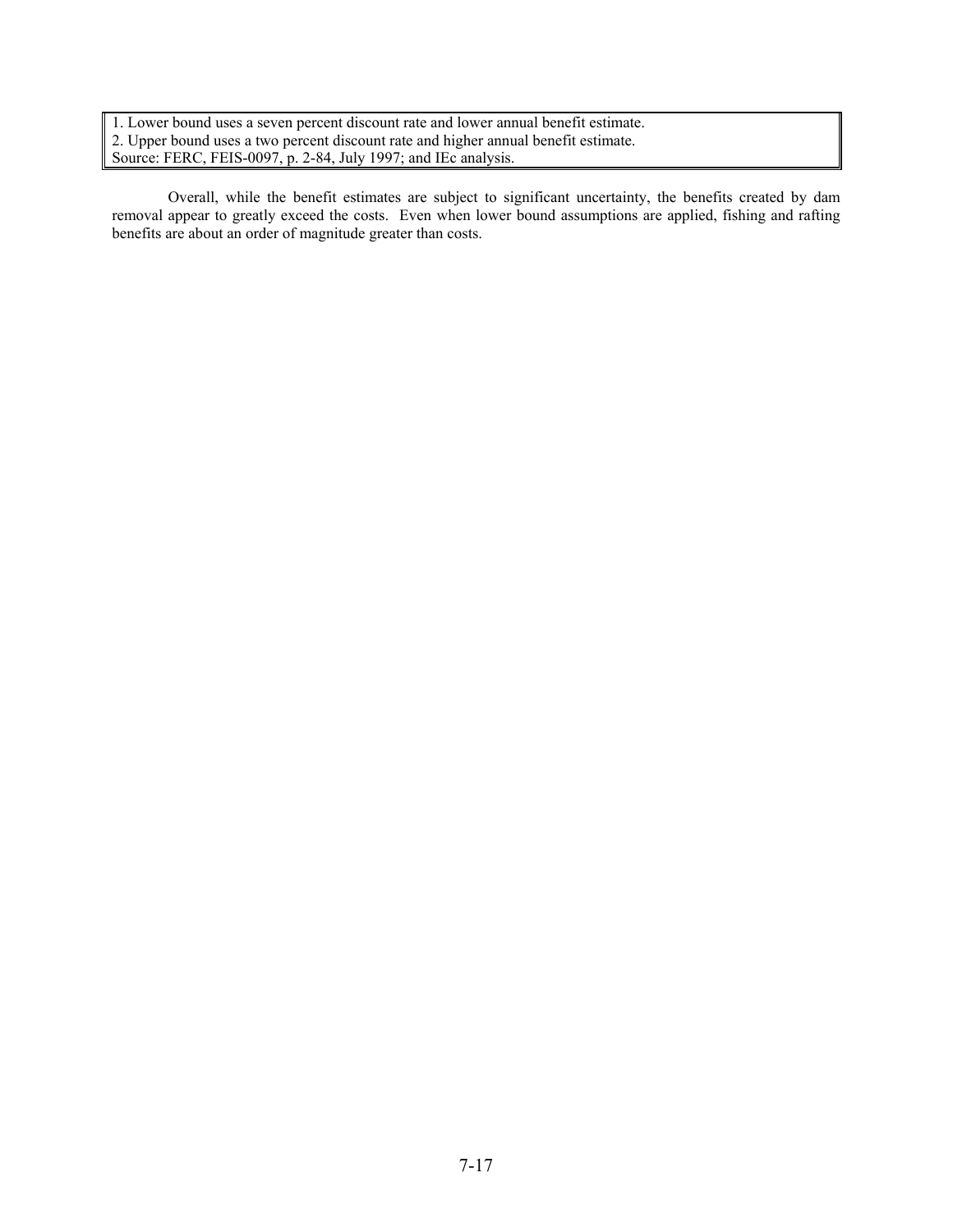#### **ASSESSING AESTHETIC BENEFITS OF INCREASED STREAMFLOW**

Apart from effects on recreational activities such as rafting and fishing, dams can affect the aesthetic enjoyment of rivers. In particular, reduced flows can diminish the visual and auditory impact of scenic waterfalls. Concerns over such aesthetic resources frequently play a central role in licensing decisions. For example, in the case of the North Georgia project, flows through Tallulah Gorge were a central point of debate during relicensing.<sup>13</sup>

The purpose of this case study is to demonstrate methods for assessing the value of changes in the aesthetics afforded by scenic waterfalls. We focus on a study by Loomis and Feldman that used contingent valuation methods to elicit willingness to pay for increased flow to a waterfall on the Snake River in Idaho. After examining the benefits analysis, we review how this study compared the estimated marginal willingness to pay to the marginal cost of foregone power.

#### **Overview of Loomis and Feldman Study**

A recent study by Loomis and Feldman examined a potential methodology for balancing power and environmental concerns in hydropower relicensing.<sup>14</sup> The study analyzed individuals' willingness to pay for increased flow over a scenic waterfall on the Snake River near a dam owned and operated by Idaho Power. Impounded water is routed around a significant bypass reach, reducing flow to falls that are a popular regional sightseeing destination, attracting about 57,000 visitors annually. The study used contingent valuation techniques to determine willingness to pay for increased flow, and compared the marginal willingness to pay (i.e., willingness to pay for increments to flow) to the value of flow in hydropower production. The ultimate objective was to identify the optimal river flow level at which the marginal benefit for waterfall viewers equals the marginal cost of foregone power.

#### **Survey Design**

Loomis and Feldman used contingent valuation techniques to evaluate how flow changes would influence: (1) individuals' willingness to pay for viewing the falls; and (2) the number of trips individuals would take to the site.<sup>15</sup> The survey focused on use value only; that is, the survey respondents included only individuals visiting the falls. In addition, a listing of site visitors provided the basis for focus groups and pre-tests conducted during the survey instrument development.

Loomis and Feldman's survey focused on willingness to pay and anticipated trips associated with different flow levels at the falls. The authors used photographs of the falls at four different flow levels -- 50, 250, 790, and 2,000 cubic feet per second -- to convey the potential range in flows and the impact on the appearance of the falls. The central valuation questions were worded as follows:

"…If you could spend money to be certain that the falls look like photos A, B, C, and D, how would it affect the additional amount your party would have spent to make the trip to the Falls on your last visit?"

<sup>13</sup> FERC, *Final Environmental Impact Statement, North Georgia Hydroelectric Project*, FEIS-0098, June 1996.

<sup>14</sup> Loomis, John, and Marvin Feldman, "An Economic Approach to Giving 'Equal Consideration' to Environmental Values in FERC Hydropower Relicensing," *Rivers*, Vol. 5, No. 2, pp. 96-108, 1995.

<sup>15</sup> To estimate changes in visitation, the study employs a "contingent behavior" approach. Similar to contingent valuation, the contingent behavior portion of the survey asks respondents to state how they would change their behavior under hypothetical alternative situations.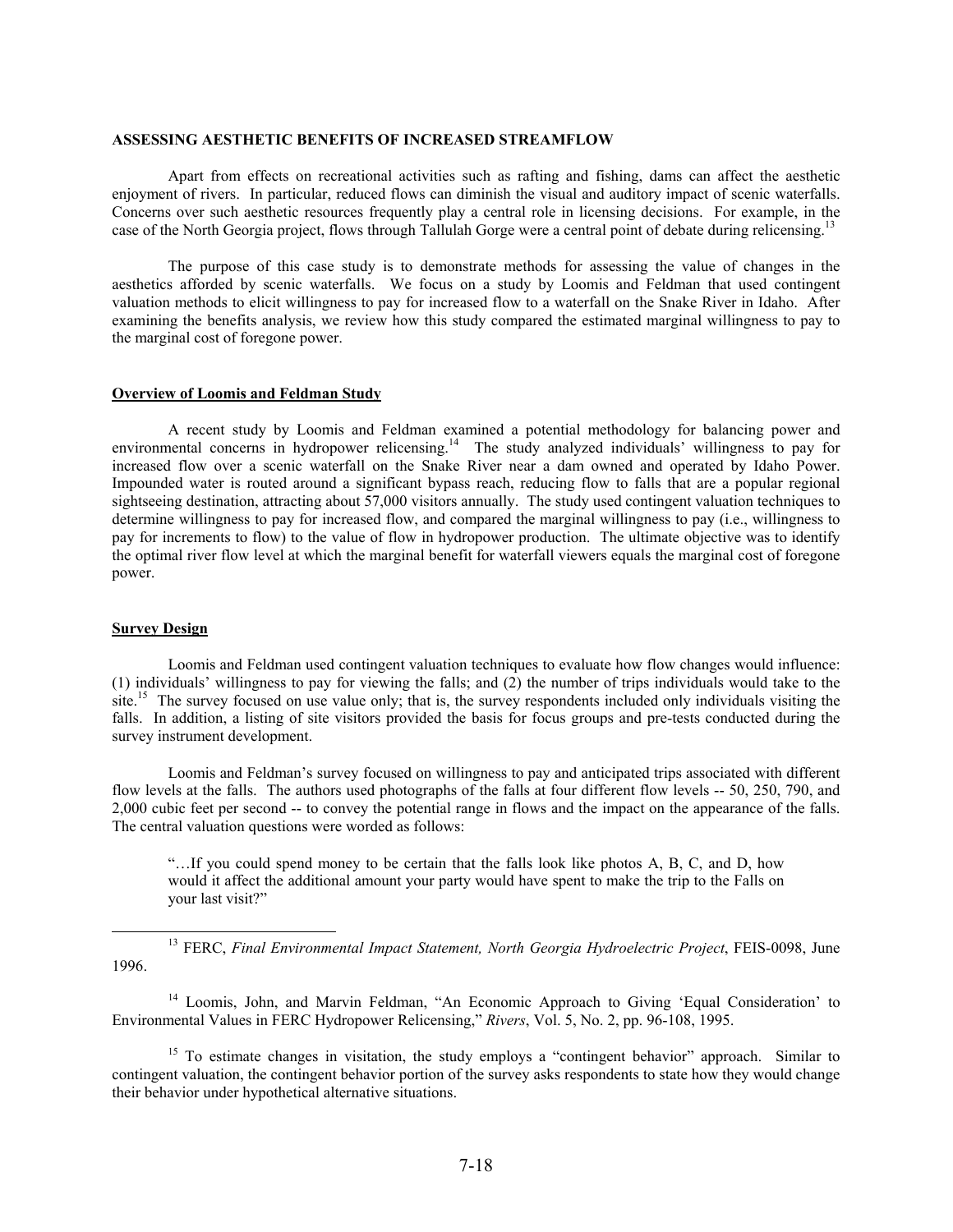"…If you could be certain that the falls looked like photos A, B, C, and D, how would it affect the additional number of trips to the Falls you would make each year?"

Other parts of the survey gathered information on respondent characteristics such as income, age, and recreational behavior. The response rate to the mail survey was 63 percent, providing 886 usable sets of responses for the statistical analysis.

#### **Willingness to Pay Results**

Loomis and Feldman used the data gathered through the contingent valuation survey to estimate willingness to pay per person per day and the change in the number of trips to the falls, both as a function of flows. Separate models were developed for three distinct groups of visitors: local residents, other Idaho residents, and visitors from the rest of the U.S. Exhibit 7-8 presents the regression equations estimated for each of the three groups. As shown, willingness to pay was estimated as a function of flow, as well as several other variables (e.g., income, spending per visit). Likewise, the change in the number of visits was estimated as a function of flows as well as other factors.<sup>16</sup>

The authors then estimated total aggregate willingness to pay to view the falls at different flow levels. Two steps were involved in this calculation. First, the authors summed total willingness to pay at different flow levels across the three visitor groups, multiplying per-person willingness to pay estimates by the total number of visitors in each category. The estimated change in the number of visits per person was then applied to the baseline number of actual visits for each group to estimate the revised aggregate number of visits and total benefits at different flow levels.

<sup>&</sup>lt;sup>16</sup> In all the estimated equations, the flow variable was significant at greater than 99 percent confidence. However,  $R^2$  statistics are low for all equations (ranging from 0.025 to 0.154), indicating that only a small portion of the variance in willingness to pay and visits is explained by flow or the other variables.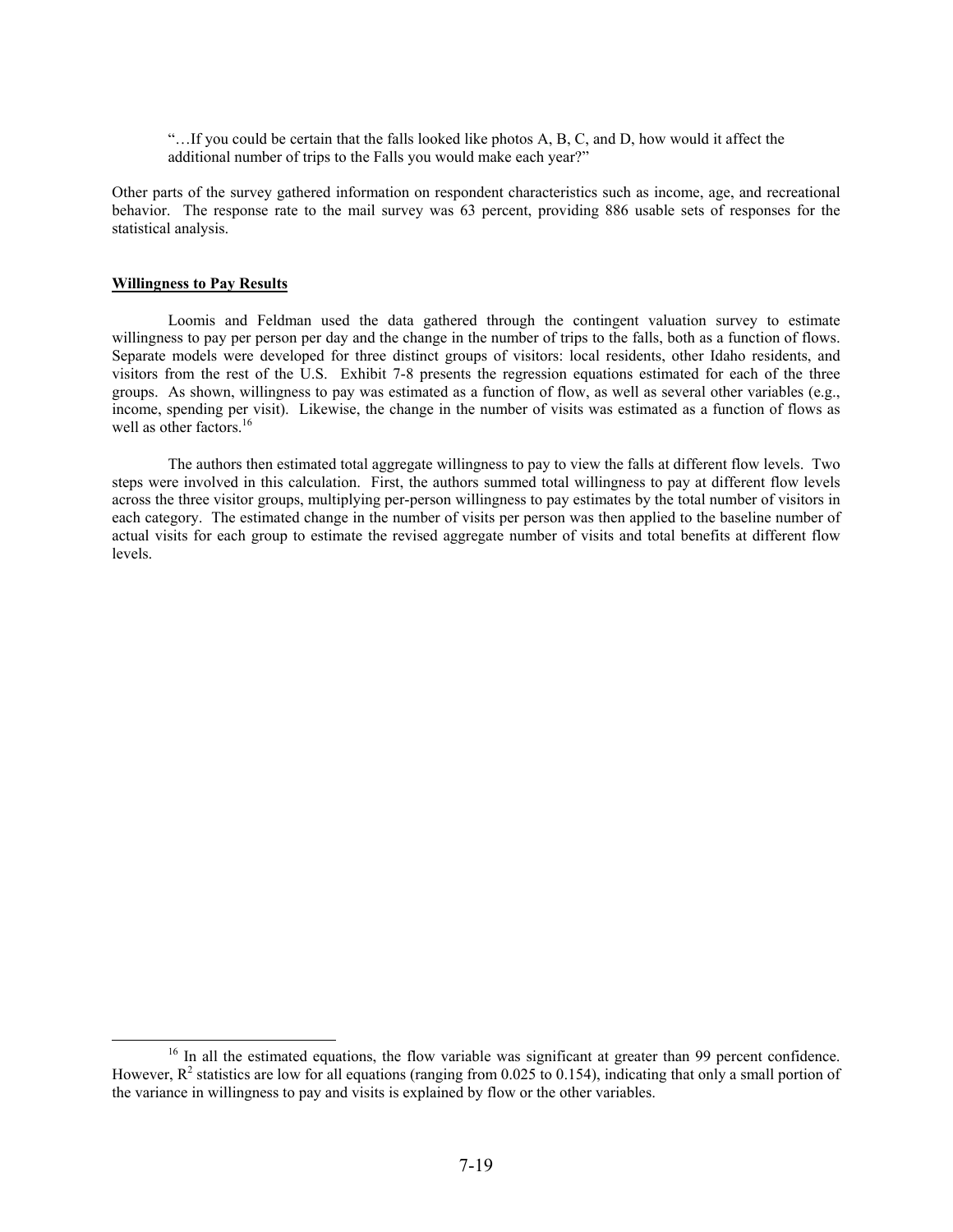| <b>Exhibit 7-8</b>                                                                                                                                                                                                                                            |                                                                               |                                                                                      |                                                                                     |  |  |  |
|---------------------------------------------------------------------------------------------------------------------------------------------------------------------------------------------------------------------------------------------------------------|-------------------------------------------------------------------------------|--------------------------------------------------------------------------------------|-------------------------------------------------------------------------------------|--|--|--|
| EQUATIONS ESTIMATED FOR WILLINGNESS TO PAY PER DAY<br>AND CHANGE IN THE NUMBER OF TRIPS PER PERSON                                                                                                                                                            |                                                                               |                                                                                      |                                                                                     |  |  |  |
|                                                                                                                                                                                                                                                               | <b>Local Residents</b><br><b>Rest of State</b><br><b>Out of State</b>         |                                                                                      |                                                                                     |  |  |  |
| <b>Willingness to Pay</b><br>per Person per Day                                                                                                                                                                                                               | $-6.855 + 1.136 \ln(FLOW) + 0.0203(INC) +$<br>$0.00946(SPEND) + 0.00943(AGE)$ | $-3.489 + 0.65774 \ln(FLOW) +$<br>$0.0494$ (INC) + 0.00193(SPEND) +<br>0.001787(AGE) | $-6.438 + 1.3418 \ln(FLOW) +$<br>$0.00403$ (INC) + 0.00158(SPEND) -<br>0.00097(AGE) |  |  |  |
| <b>Change in Number of</b><br><b>Visits</b>                                                                                                                                                                                                                   | $-1.8712 + 0.4022 \ln(FLOW) + 0.06554$<br>$ln(ACTIVITIES) + 0.04707 ln(INC)$  | $-3.3839 + 0.67513 \ln(FLOW) + 0.15485$<br>$ln(ACTIVITIES) - 0.01728 ln(INC)$        | $0.11423 + 0.18247 \ln(FLOW) - 0.03936$<br>$ln(ACTIVITIES) - 0.27015 ln(INC)$       |  |  |  |
| Where:<br>$ln(FLOW)$ = natural log of flow (cfs)<br>$INC = per$ capita income (\$1,000s)<br>$SPEND =$ expenditures to visit the falls<br>$AGE = age$ in years<br>$ln(ACTIVITIES)$ = natural log of the number of recreational activities pursued during visit |                                                                               |                                                                                      |                                                                                     |  |  |  |
| Source: Loomis and Feldman, 1995.                                                                                                                                                                                                                             |                                                                               |                                                                                      |                                                                                     |  |  |  |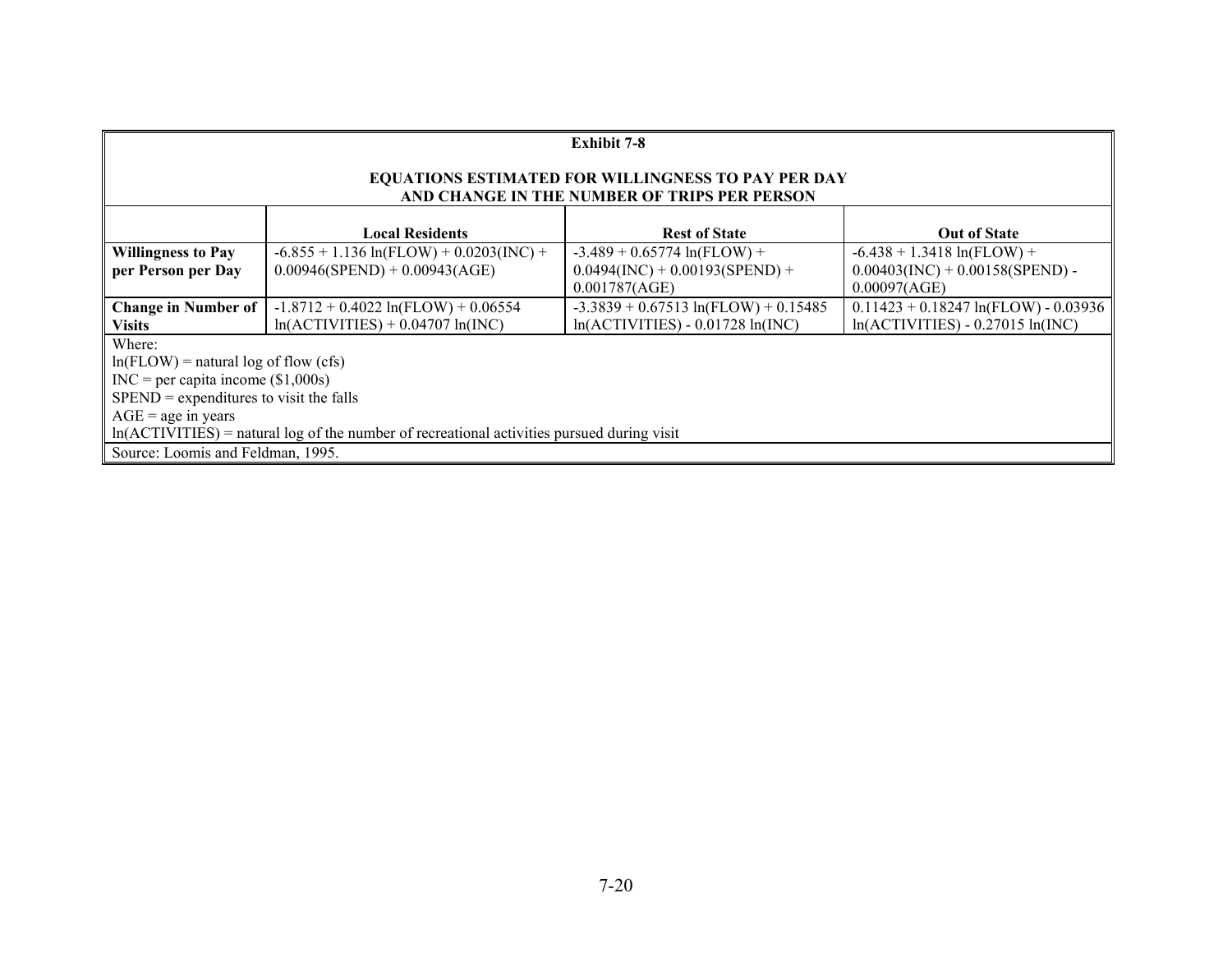The estimated total change in benefits can be placed on a marginal basis as demonstrated in Exhibit 7-9. This curve is derived by dividing the aggregate change in benefits at each flow level by the change in flow (expressed in cubic feet per second). Therefore, the curve maps the annual aggregate marginal willingness to pay at each flow level, i.e., the sum that all annual visitors would pay for an additional unit of flow. For example, when flows are at 200 cfs, the marginal willingness to pay for an additional cfs of water is \$650. As is typical, the marginal benefit derived from moderate flow levels is high and decreases as flow levels increase; i.e., the added increment to aesthetic enjoyment is small at very high flow levels.



#### **Comparison of Marginal Benefits and Costs**

 As reviewed in Chapters 5 and 6, the marginal cost of increased flows can be compared to the marginal benefits to determine the optimal flow level that balances power generation with non-power concerns. Loomis and Feldman developed such an analysis by determining the marginal cost of power foregone as a result of increasing flows below the study dam. The methodology used is similar to that described in Chapter 6. Available data indicated that the avoided cost associated with replacement power was \$0.0165 per kWh. The dam in question has 207 feet of head; therefore, each acre-foot of water generates 180 kWh of electricity. As a result, each acre-foot of water added to flow has a cost of about \$2.97. The authors estimate that about 18,000 acre-feet of water per year are needed to maintain a minimum of 100 cfs during the daylight hours of the six-month recreation season at the study area. This translates to an annual cost of about \$54,000, or about \$540 per cfs. That is, the marginal cost of increased flow is \$540 per cfs.

 This marginal cost information can be integrated with the marginal benefit estimates from above to estimate optimal flow levels. Exhibit 7-9 above depicts marginal cost as a horizontal line at \$540. The marginal